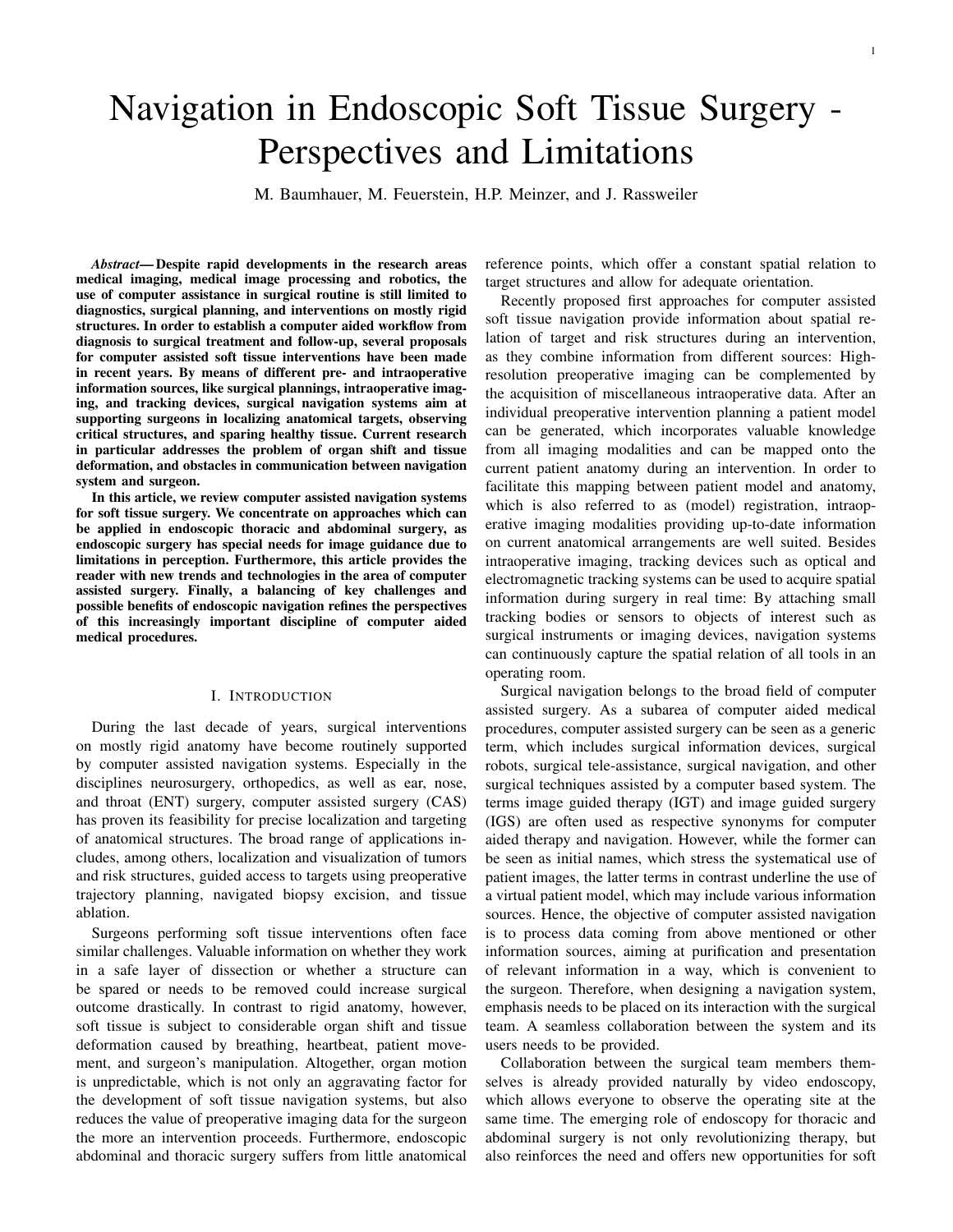tissue navigation: On the one hand, there are well-discussed limitations of perception during endoscopic surgery, as e.g. a restricted field of view and depth perception, little tactile feedback, limited mobility and handling of instruments. On the other hand, endoscopic surgery can provide computer assisted navigation systems with defined access points for more standardized instruments, a limited work space, in which the intervention takes place, and a continuous video stream illustrating all manipulations.

Consequently, computer assistance for endoscopic surgery arose: Starting with tools to (semi-)automatically move the endoscope [114], today, first approaches for computer assisted navigation have been presented, which for instance superimpose hidden anatomical structures or other information directly onto the endoscopic video images.

The objective of this article is to provide the reader with a summary of the current state of the art in soft tissue navigation for endoscopic surgery, and to identify trends and new technologies, which may be of use for navigated surgery in the near future. Furthermore, this paper points out the long term challenges and perspectives of soft tissue navigation. Until now, only Mårvik et al. [82] presented a related article, which is reviewing image-guided laparoscopic surgery. However, this article is rather focused on technical basics and the experiences of the authors' research group. Furthermore, a major part of the published innovations have been introduced recently and is not considered there. Elaborative articles about image-guidance for surgical procedures in general have been given by Peters [94] as well as Yaniv and Cleary [128].

The study selection for this article is based on a literature research in well-established literature databases (Medline, PubMed, IEEExplore, CiteSeer). The searched keywords comprise the terms "endoscopic navigation", "soft tissue navigation", "augmented reality", and "image guided surgery". Only articles suited to surgical navigation systems with a precise description of methods and outcome have been selected. Furthermore, the selected proposals for computer assistance systems had to be designed - or at least applicable - for endoscopic soft tissue surgery of thoracic and abdominal soft tissue organs.

The paper is organized as follows: After a brief overview about the history of image guided surgery, common system components of rigid organ navigation approaches are presented. In section III, soft tissue navigation systems for endoscopic thoracic and abdominal surgery are reviewed. For the sake of clarity, the systems are separated into four groups based on distinctive system attributes with the following shared characteristics: (i) Intraoperative imaging, (ii) Tracking devices, (iii) Organ shift and tissue deformation, and (iv) User interface. In section IV we elaborate on generic key challenges and new application areas of surgical navigation. Finally, perspectives and limitations of navigated endoscopic surgery are discussed in section V from the observations made.

## II. FROM RIGID ORGAN IMAGE GUIDANCE TOWARDS COMPUTER ASSISTED SOFT TISSUE NAVIGATION

## *A. History of Image Guided Surgery*

The increasing use of surgical navigation systems can be attributed to both improved technical possibilities and medical needs. Since subcortical structures can not reliably be localized with the help of osseous cranial landmarks in humans, accurate orientation during brain surgery used to be difficult. Therefore, navigated interventions started with the discipline of neurosurgery and have been routinely performed since more than fifty years: In 1947, Spiegel and Wycis were first to describe the use of a mechanical tool - referred to as stereotactic frame - in human neurosurgery, which was attached to the skull prior to medical image acquisition, and allowed for the establishment of the spatial relationship between medical image space and stereotactic frame space during surgery [37]. Subsequently, frame-based stereotaxy was established as a standard method for supporting various interventions in open [15], [119], [55] and minimally invasive [58], [98] neurosurgery and achieved a reputation as an accurate and reliable way for localizing structures [36], [3], [41]. Although today, there are more sophisticated methods for expressing the location of an object and an image relative to each other, this registration process remains an elementary step in medical image processing and navigation.

With the end of the 1980s, advantages in robotics and computer technology began to change existing technical possibilities again: On the basis of industrial robots, robotic arm systems were constructed, which facilitate accurate positioning of surgical instruments [61], [63]. Additionally, electromagnetic [54] and optical [56], [122] tracking systems, became commercially available in the early nineties. These systems usually provide sub millimeter tracking accuracy based on the detection of small navigation aids, referred to as sensors, fiducials, or markers. In consequence, a relatively simple registration of the different actors of surgery, such as surgical instruments, patient, and imaging modalities could be established. Altogether, these technical advances did not only reduce the cumbersome handling and the restricted access to the surgical field which came along with the stereotactic frame, they also expanded the range of applications for navigation systems to other disciplines. Apart from the discipline of neurosurgery, routinely applied computer assisted navigation emerged in ENT surgery for sinus and skull-base surgery as well as in orthopedics for navigated placement of pedicle screws in spine surgery [91], [77]. Shortly after that, systems for navigated hip [6] and knee [20] replacement followed. Furthermore, in maxillofacial surgery, navigation is used for osteo-synthesis implantation [27]. In dental implant surgery, computer assisted design and manufacturing of implants along with surgical navigation establish a continuous computer assisted treatment workflow [78], [51].

A more detailed discussion of the history of image guided surgery is given separately for the discipline of neurosurgery by Raabe et al. [96], Grunert et al. [39], and Maciunas [70], for orthopedic surgery by Sugano [108], and for maxillofacial surgery by Ewers et al. [27].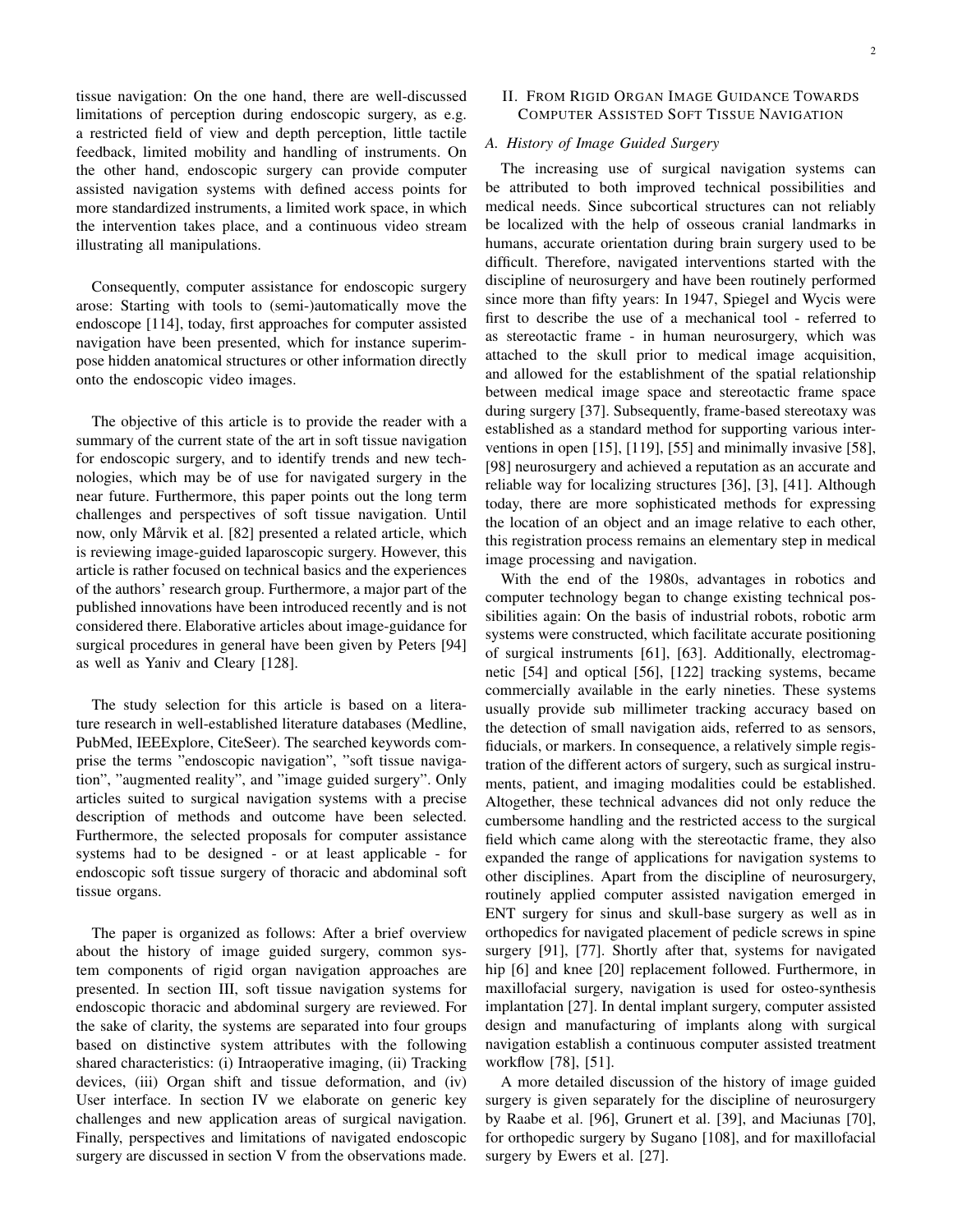#### *B. Common Components of Rigid Navigation Systems*

Although today computer assisted navigation is performed in various disciplines of open and minimally invasive surgery, the basic steps of most navigation procedures for rigid organ interventions are similar. In rigid organ navigation, target structures are assumed to be undeformable and have a constant spatial relationship to anatomical landmarks. According to Willems [124], a typical rigid neuronavigation procedure goes through the following steps: Prior to image acquisition, either bone- or skin-applied navigation aids are attached near anatomical regions of interest. A surgical planning step localizes these navigation aids in the imaging data after CT and/or MRI acquisition and optionally performs post processing, which may include the definition of anatomical structures of interest and additional information, as for instance a surgical trajectory or security margins. Immediately prior to surgery, the navigation system is set up in the operating room. During an intraoperatively performed patient-to-image registration, the navigation aids are localized by a tracking device and the mathematical transformation for mapping objects of the image space to the tracking device space is calculated. After checking the system accuracy, the navigation itself starts and - depending on the kind of applied user interface - arbitrary structures in the image data may be visualized in relation to surgical instruments. Especially in interventions at or nearby the head, anatomical features may be used to substitute artificial navigation aids: Either specific anatomical landmarks can be spotted in both, medical image data and tracking device data, or a characteristic surface like the human face enables a surface matching of patient and imaging modality. In both cases, preoperatively attached navigation aids can be omitted.

Alternatively, both imaging device and surgical instruments can be tracked, so intraoperative imaging data and instruments can be localized in the same coordinate frame at the same time. A registration is not needed, as long as the patient does not move. By e.g. tracking a mobile C-arm capable of conebeam CT, such a system can be useful for joint and spinal surgery [26].

Each of the above mentioned steps can also be seen as a potential source of error for overall navigation system accuracy. Sources of error like improperly navigation aid fixation or distortion of medical images may be recognized during patient-to-image registration. Errors of marker based navigation systems for rigid anatomy can be divided into fiducial localization error (FLE), fiducial registration error (FRE), and target registration error (TRE) [34]. The TRE is the most important error, as it reflects the distance between an arbitrary point (other than the fiducials used for registration) and its corresponding point in the registered space.

However, in soft tissue navigation, all post-imaging changes of surgical anatomy due to organ shift and tissue deformation add up directly in the resulting TRE and its associated target visualization error (TVE). Thus, whenever navigation targets are subject to considerable motion or deformation between preoperative imaging and intraoperative navigation guidance, none of the established rigid navigation approaches, neither applying preoperatively attached navigation aids, nor defining anatomical reference points or surfaces with a tracked pointer device, proved to be sufficient for reliable navigation.

## III. CURRENT APPROACHES FOR SOFT TISSUE NAVIGATION IN ENDOSCOPIC THORACIC, AND ABDOMINAL SURGERY

## *A. Intraoperative Imaging*

*1) Image Acquisition:* The use of intraoperative imaging devices has become popular to counter the effects of organ shift and tissue deformation. As illustrated in table I, many concepts for endoscopic navigation in thoracic and abdominal surgery employ intraoperative ultrasound, since ultrasound is inexpensive, easy to use, and non-invasive [49]. However, these benefits are at the cost of image quality and validity: In addition to speckle noise and echoic reflections, US images may be distorted due to varying velocities of sonic propagation in different kinds of tissue.

Various navigation approaches for laparoscopic liver interventions integrate laparoscopic ultrasound (LUS) for partial liver resection [84], [59], [60] and laparoscopic radio frequency ablation (RFA) [47], [62], [4]. In this context, a flexible laparoscopic 2D ultrasound probe is commonly used, and electromagnetic tracking sensors are utilized to reconstruct a 3D volume dataset [43], [123] or even a 4D volume over time [83] from freehand 2D measurements. This volume reconstruction is not required whenever 3D ultrasound transducers are available. Their increasing popularity may result in more navigation systems applying this imaging modality in the future [29]. Currently, however, only few endoscopic navigation systems for heart interventions [50], [42], [68] or aortic stent implantation [53] acquire volume data directly by 3D ultrasound. Additionally, Baumhauer et al. [7] presented an approach for navigated laparoscopic radical prostatectomy, which is based on the intraoperative processing of 3D transrectal ultrasound volumes.

Apart from ultrasound as intraoperative imaging modality, some efforts have been made to incorporate open MR imaging into laparoscopic procedures [75], [38], [81], [64]. Yasunaga et al. [129] presented a navigation system, which applies open MRI during a laparoscopic liver RFA by use of an MRcompatible endoscope with a distally mounted CCD camera. Although, depending on the utilized surgical instruments, electromagnetic interference (EMI) may cause artifacts in imaging data, experiments showed a successful image guidance with near real-time MR images and 3D visualization. A more elaborative review about future perspectives of intraoperative MR imaging is given by Jolesz [52].

A further development of the well-established mobile Carm devices, referred to as isocentric C-arm, integrates a flat panel [106] and has the ability to acquire a small 3D volume of 20 x 20 x 15  $cm<sup>3</sup>$  in cone-beam CT imaging quality within 32 seconds [31]. Recently, Feuerstein et al. introduced a laparoscopic navigation system, which combines the isocentric C-arm and optical tracking [31]. The system focuses on port placement planning and vessel visualization during resection interventions of liver or kidney. As both the C-arm and the laparoscope are localized by the tracking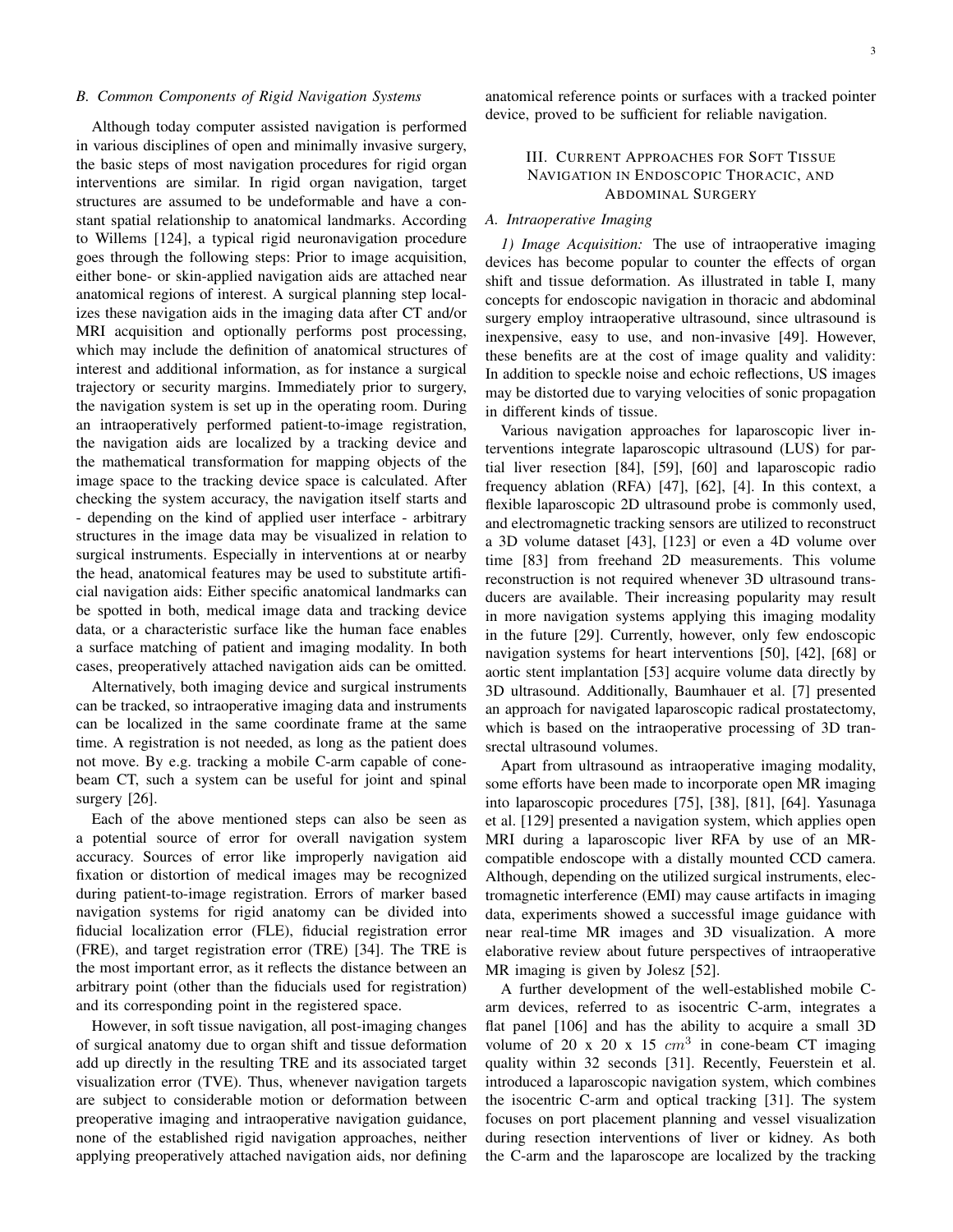

Fig. 1. Augmented reality system for intraoperative liver resection planning in laparoscopic surgery as proposed by Feuerstein et al. [31]. The upper image shows the system setup including an optical tracking system, which localizes both the 3D C-arm and the laparoscope in the same coordinate system. This enables to augment contrasted liver vessel data, which is intraoperatively acquired and reconstructed by the C-arm, on the laparoscope view in real time, as shown in the lower image.

system, an intraoperatively acquired cone-beam CT volume can be augmented on the laparoscope video immediately. Figure 1 shows the system setup and a typical augmentation of contrasted liver vessels.

*2) Image Registration:* To some extent, navigation approaches schedule a preoperative surgical planning before navigated surgery takes place. These surgical plannings may consist of extracted information from different imaging modalities and additional useful information like security margins around tumors or instrument trajectories. A major challenge of soft tissue navigation is the registration of preoperative image data or surgical plannings and intraoperative patient images, because constellation and shape of unconstrained organs changed since intervention planning. A non-rigid image-to-image registration of surgical planning and intraoperative imaging data resolves this issue, as it "warps" a planning until it fits the intraoperative images of current patient anatomy. Image-to-image registration methods are also used to determine the progression of a disease and postoperative follow up. Most methods perform this registration by finding corresponding groups of points, surfaces, or volumes in both images [72]. Herline et al. [45] introduced a method for surface registration of preoperative CT liver images and laparoscopic 2D US and achieved an overall registration error of 2.9 mm. A point based method for registering liver CT and laparoscopic US was proposed by Bao et al. [5] and resulted in an inferior accuracy of 5- 10 mm. Although pre- and intraoperative images of other organs, which are less subject to motion and deformation than liver, may be registered more accurately, these results point out the difficulties of including preoperative plannings into soft tissue navigation concepts. Therefore, many of current soft tissue navigation concepts avoid an image-to-image registration. Instead, they either register the preoperative data directly to the actual patient position, as usually performed in rigid organ navigation, and accept unavoidable errors, or they determine navigation targets during surgery without the surgical planning step. The definition of anatomical structures of interest in imaging data is referred to as image segmentation. An exclusive segmentation of navigation targets during surgery, however, disregards the benefit of preoperative image data for surgery and can hardly be performed manually, as it is time consuming, cumbersome, and prone to errors. Also, an automated segmentation of structures is mostly limited to structures, which are clearly distinguishable in image data, as e.g. vessels by use of a contrast agent.

A survey of segmentation of ultrasound images is given by Noble et al. [90], non-rigid image-to-image registration has been reviewed by Crum et al. [16].

Regardless of whether navigation targets are defined pre- or intraoperatively, a further registration, referred to as image-topatient registration, is usually performed in order to establish a "connection" of navigation targets and the actual patient position in the OR with regard to a specific reference point, like the coordinate system origin of a tracking device. A straight forward image-to-patient registration has been applied by Marescaux et al. [73], who superimposed a 3D visualization of kidney, adrenal glands, and surrounding tissue on the endoscopic video and manually adjusted the 3D visualization until its boundaries overlapped the organ boundaries in endoscopic video. Since both, endoscopic video and 3D visualization were displayed on a conventional 2D monitor, this manual registration can hardly achieve accurate, reproducible, and measurable results. More common is a registration by means of anatomical landmarks or fiducial markers, as it is performed since the beginning of stereotactic neurosurgery (cf. section II-B). As illustrated in table I, several navigation concepts rely on this point-to-point registration principle. In this context, the registration accuracy is depending on how exact the landmarks can be spotted in both data and, often more significant, if the spatial relation of navigation targets and landmarks changed since target definition.

Other approaches, like Nakamoto et al. [83], Feuerstein et al. [31], [32], and Leven et al. [67], do not require a dedicated registration procedure, instead, they utilize tracking bodies or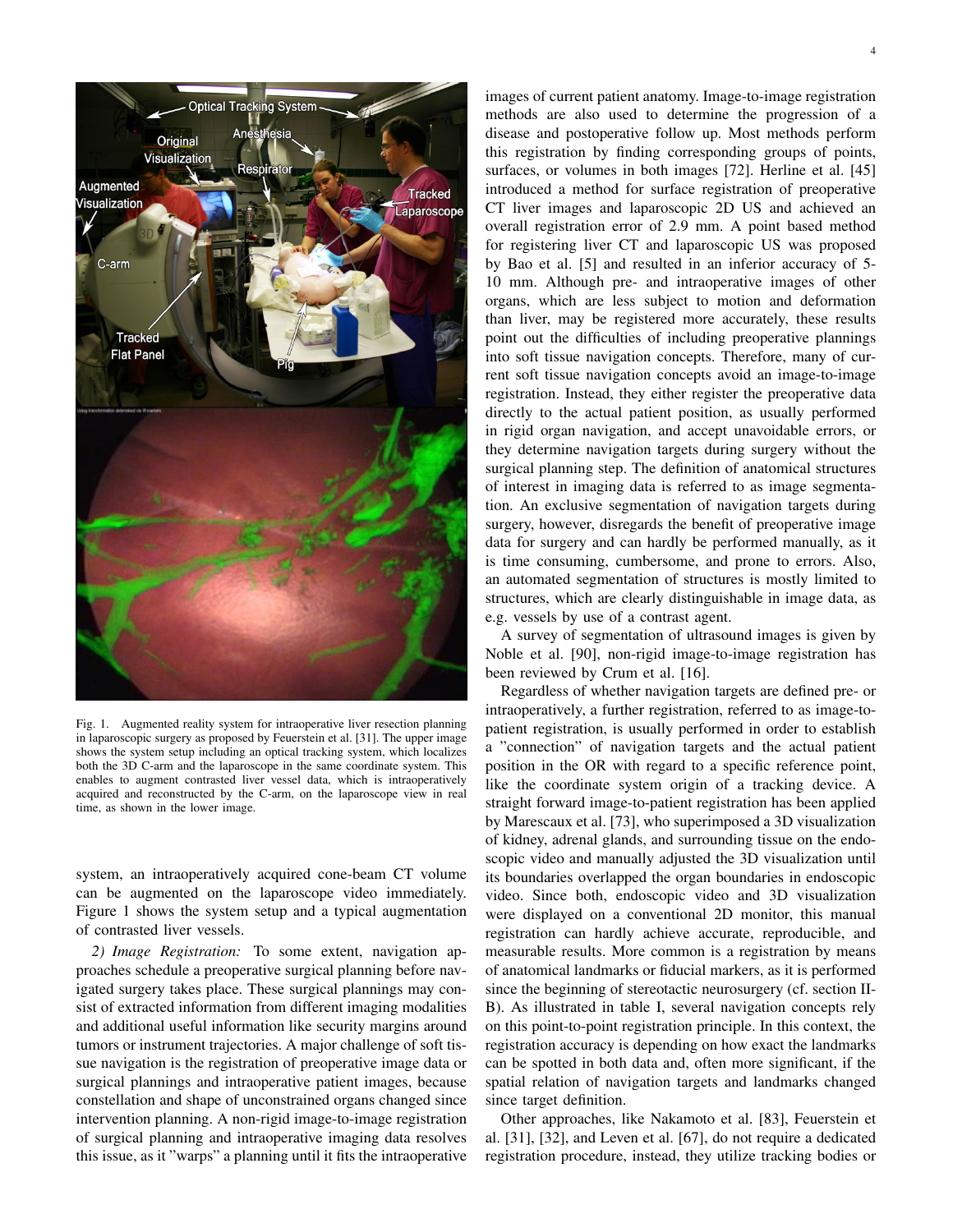

Fig. 2. Retroreflective spherical markers attached to a laparoscope in order to localize them as so-called bodies (each consisting of four markers) by an optical tracking system and estimate the position and orientation of the camera center.

sensors attached to intraoperative imaging devices like US transducers and the endoscope. For this purpose, a calibration procedure has to be performed once, which determines the location of the image volume in space. An evaluation of different calibration methods for 3D ultrasound probes for instance was given by Poon et al. [95] in 2005 and showed a mean calibration error of 1.16 - 5.13 mm depending on the applied method. Also for the reconstruction of 3D US volumes from a series of tracked 2D US images (referred to as freehand 3D US) calibration is an obligatory process, which is important for the accuracy of the reconstructed 3D volume [76].

#### *B. Tracking Devices*

An important component of most surgical navigation concepts are tracking systems, sometimes referred to as digitizers, as they link spatial information from various devices like imaging modalities, surgical instruments, or the endoscope by representing these actors in one common coordinate system. To a large extent tracking systems rely on optical or electromagnetic measurements. Each tracking approach has its advantages and shortcomings. Currently, optical tracking is known to ascertain the position of navigation aids with a high accuracy of 0.1 - 0.35 mm [82] by means of triangulation of stereo camera images. However, a direct line-of-sight between stereo camera device and optical marker must be ensured, otherwise tracking becomes impossible. A laparoscope optically tracked by two tracking bodies each consisting of four optical markers can be seen on figure 2.

The strength of electromagnetic tracking, in contrast, lies in the ability to measure the position and orientation of small wired magnetic coils inside the patient, where no direct lineof-sight is possible. For this purpose, a small magnetic field generator has to be installed beside or below the patient. Commercial manufacturers specify the accuracy of these systems with a position mean error of 0.9 - 1.6 mm, and an orientation mean error of 0.8 - 1.7 degrees [87]. However, magnetic tracking is often interfered by ferromagnetic objects like surgical table, instruments, and endoscope, or electrically powered devices. Although a static distortion can be compensated by means of calibration procedures [57], dynamic changes in surgical environment are difficult to compensate.



Fig. 3. Electromagnetic sensor coil glued to the tip of a flexible laparoscopic ultrasound transducer in order to determine the position and orientation of the ultrasound B-scan plane of the transducer.

Therefore, the most common method in addressing magnetic field distortions is to ensure that no ferromagnetic objects are offending the magnetic field [121]. Currently, electromagnetic tracking is often employed for tracking of laparoscopic ultrasound probes or bronchoscopes during lung interventions (cf. table I). An electromagnetic sensor glued to a laparoscopic ultrasound transducer can be seen on figure 3.

Besides systems with electromagnetic or optical tracking, Falk et al. [28] and Leven et al. [67] presented an endoscopic navigation system with mechanical tracking, Fuchs et al. [35] and Baumhauer et al. [7] utilize information of the monocular endoscopic video for tracking.

A trend of recently developed navigation systems is the combined use of optical and magnetic tracking devices within a hybrid magneto-optic tracking configuration, reported first by Birkfellner et al. [9] and later on for laparoscopic interventions by Nakamoto et al. [84], Konishi et al. [60], and Feuerstein et al. [32]. This assembly of tracking methods allows the navigation systems to benefit of the advantages of both techniques. However, it also results in a more complex setup of intraoperative devices and may hamper a smooth integration into the OR. A need for new tracking technologies, which combine flexibility and reliability of current methods, can be constituted from this. A wireless approach, which does not suffer from line-of-sight or distortion constraints, might be the use of radio frequency technology [48]. However, further research must be done, until new feasible tools for the detection of organ movements and deformations are available.

#### *C. Organ Shift & Tissue Deformation*

As described in section III-A, many concepts for navigated endoscopic surgery aim to overcome the organ shift and tissue deformation constraints by the application of intraoperative imaging. The one-time use of an intraoperative imaging modality yields an actual snapshot of the anatomical situation. However, as navigation is performed over a certain period of time, a continuous correction of tissue motion and deformation would be required for constant and reliable navigation accuracy.

The application of soft tissue modeling methods is a promising way to enable continuous motion compensation during navigated surgery: Mathematical models, like B-spline, thinplate splines, and elastic body splines, are able to describe a tissue's behavior during surgery. In contrast to rigid deformation schemes, which can only describe global changes, spline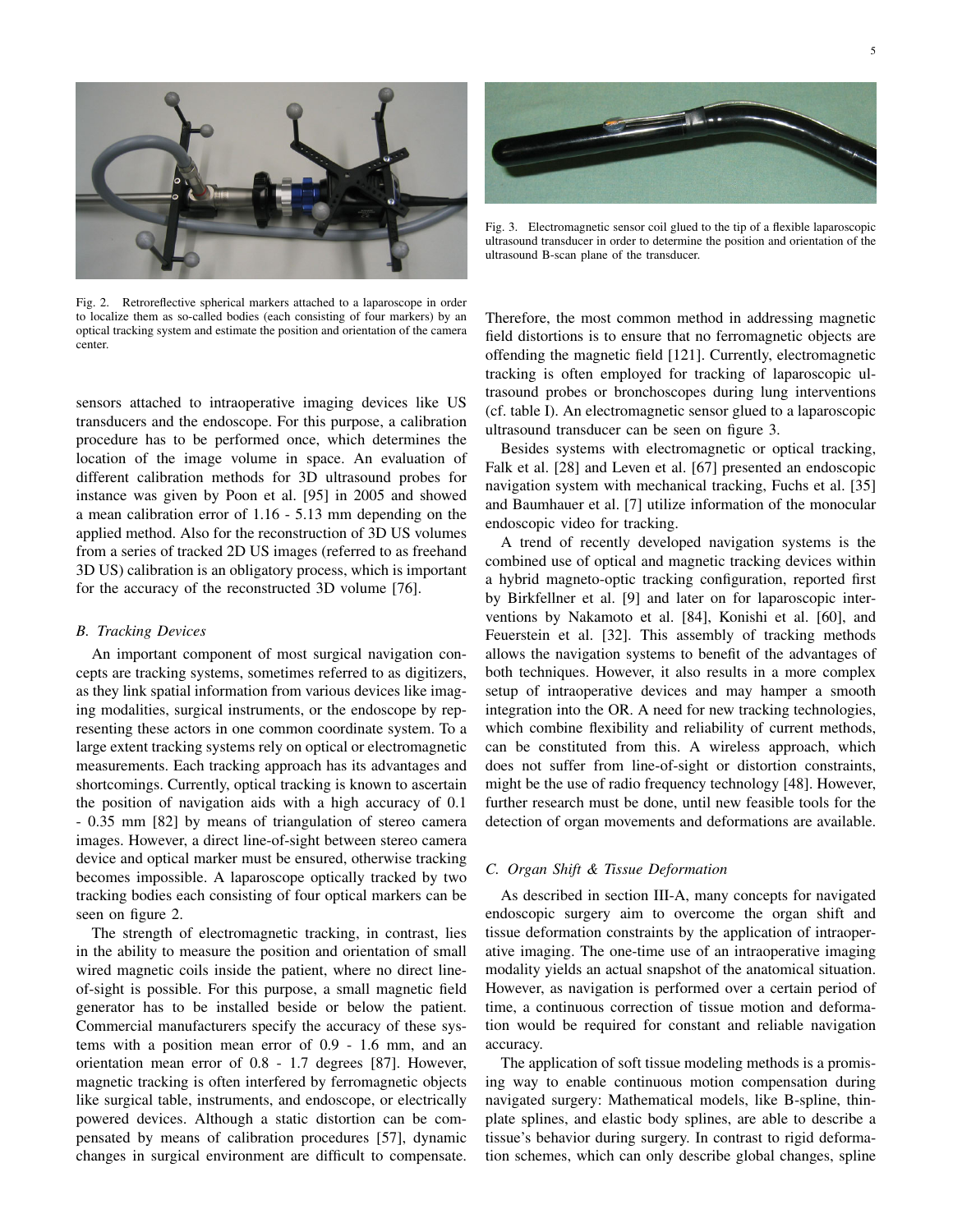based approaches can also capture local variances of tissue deformation.

A category of biomechanical models additionally include information about the behavior of the soft tissue. A simplistic assumption for soft tissue characteristics are viscoelastic models, which describe an entire organ as an isotropic linear elastic solid. More sophisticated biomechanical models, as e.g. fluid elastic models, allow for the assignment of different elasticity factors for different regions of an organ in order to model for instance a tumor. A technical elaborative survey about biomechanical modeling for image-guided surgery is given by Carter et al. [11].

Although material deformation modeling is a wellestablished field of research, its integration into surgical navigation systems is still in infancy. Apart from biomechanical information, which may be implemented into biomechanical models prior to surgery, all modeling methods require permanent intraoperative measurements of organ (sub-)surface displacements to compensate deformations. Until today, the application of biomechanical models in navigated surgery is mainly restricted to open neurosurgery, where they are used for compensation of brain shift [30], [107]. But also for open liver surgery, biomechanical models have been employed along with laser scanners and optical tracking to describe the intraoperative state of the organ [13], [12].

In minimally invasive surgery, only the above mentioned intraoperative imaging and tracking devices can be applied today. Therefore, a remaining challenge is a continuous detection of abdominal tissue constellation before deformation models can be widely incorporated into endoscopic navigation systems. A first approach for monitoring and compensation of organ motion is the implantation or attachment of tracking sensors to organs to continuously capture their motion. This was for instance proposed by Zhang et al. [130], who utilized magnetically tracked needles along with biomechanical models to compensate for respiratory motion of liver. Similar to this, Maier-Hein et al. applied various spline based methods in conjunction with optical tracking data [71] for percutaneous liver RFA. Another limiting factor of all modeling methods is the real time constraint of navigated surgery. As a sophisticated calculation of tissue behavior during motion and deformation is computationally expensive, only simplified models can be used during surgical navigation.

Another type of mathematical methods for tissue deformation modeling have been proposed for the estimation and compensation of motion caused by heart beat and respiration. As these motions can be expected to be recurrent, a prospective approximation of tissue behavior is made. Although investigations mainly focus on the reduction of motion artifacts during image acquisition, similar techniques have also been introduced for interventional navigation. Timinger et al. [111] developed a navigation system for catheter interventions of coronary arteries, which combines magnetic catheter tracking and intraoperative ultrasound imaging of the diaphragm for an elastic compensation of motion caused by heart beat and breathing. For robotic heart surgery, Ortmaier et al. [92] uses a multisensor prediction scheme consisting of the patient's electrocardiogram, a respiration pressure signal, and tracking data of natural landmarks on the heart surface. Like similar approaches (Trejos et al. [112], Thakral et al. [110], Nakamura et al. [85], and more recently by Cuvillon et al. [17] and Bebek et al. [8]), Ortmaier et al. are aiming at an integration of automatic heart beat compensation into telemanipulator surgery systems.

In treatment of lung cancer, respiratory motion compensation has been intensively investigated for percutaneous radiation therapy [102], [127], [126]. Also in navigated bronchoscopy, motion prediction is applied. Since the bronchoscope always remains inside the tracheobronchial tree, its position can be approximated in a straight forward, non predictive manner, as proposed by Wegner et al. [120]. Mori et al. [79] extended their navigation system by including a predictive Kalman filter [80]. In Deligianni et al. [19], a more sophisticated approach involves shape knowledge of the bronchial tree.

### *D. User Interface*

*1) 3D Visualization:* By the time when CT scanners were introduced, a broadly applicable representation of 3D volume data was required. The multi-planar reformatted mode (MPR) displays different, mostly orthogonal, 2D slices of the volume data side by side at the same time, and thus, provides an impression of spatial issues at first glance without presenting the original data in altered way. However, a more detailed comprehension demands a movement of view through several MPR representations, spatial imagination, and user experience.

In contrast to MPR, a visualization of 3D data by means of volume rendering [40] usually requires the definition of a transformation in order to map the source volume information into a color (composed of red, green, and blue) and opacity data representation. The rendering process of this color data can thereon be performed with different approaches. A common method for volume rendering for instance is ray casting, which determines each pixel of an image by emission of a ray into the volume and sampling the ray at regular intervals throughout the volume. All volume rendering methods have in common, that a transfer function (TF) defines the mapping of source volume data into color information and in consequence, which information will be exposed and which will be omitted in the resulting visualization. Since the manual definition of transfer functions is cumbersome and time-consuming, predefined transfer functions can be applied for particular problems. However, an optimization of a TF concerning individual patient anatomy and applied imaging modality protocol yields considerable improved volume rendering. Therefore, the automatic optimization of transfer functions is an ongoing issue in volume visualization research [69]. Latest advanced real-time volume rendering techniques even allow the integration of local and global illumination effects such as lighting, shadowing, and reflection [40], but usually also require the latest graphic card technology.

One benefit of volume rendering is that it can be applied directly after image acquisition as no elaborative preparation is required. However, an inherent shortcoming of volume rendering in medical image visualization should be mentioned here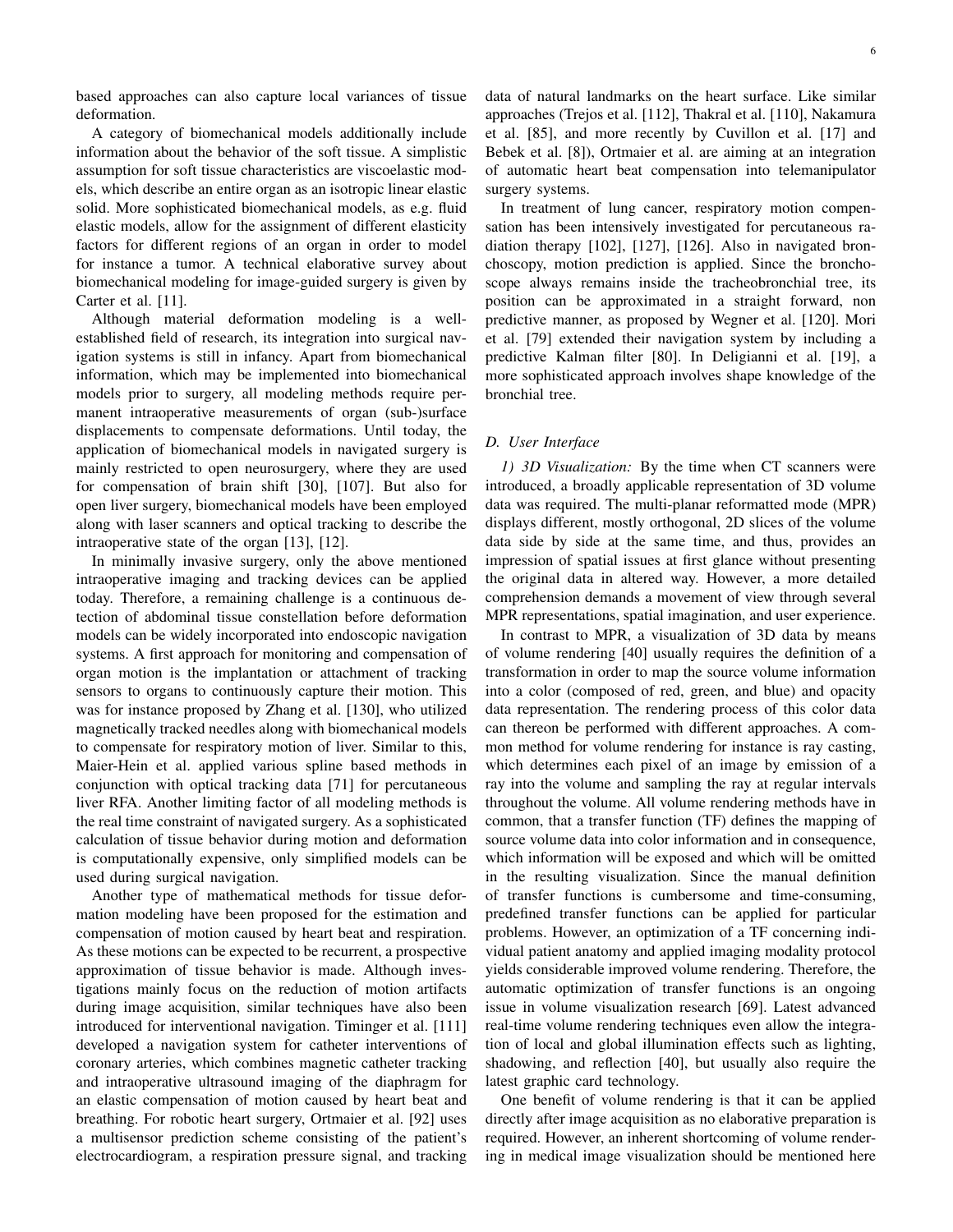

Fig. 4. PET/CT based prostate surgery planning illustrates different computer methods for 3D visualization. *Left side:* The PET data is shown with the volume visualization technique. For this purpose, each PET magnitude value has been assigned with a specific combination of color (red, green, blue) and opacity previously to the planning procedure. *Right side:* Prostate, rectum, and osseous structures have been manually segmented from CT data and are rendered using the surface rendering technique. The PET data is again rendered by means of volume rendering, however, a differing transfer function accentuates a specific range of PET magnitude values.

also: Information in medical image data must be interpreted in an overall context. The transfer function assigns for instance to each Hounsfield unit of a CT scan a certain representation in the visualization. Different materials, however, must not essentially have differing Hounsfield values. This causes a "misinterpretation" of anatomic situation, which often is obviously visible in visualizations, as osseous structures for instance may be rendered like (contrast enhanced) blood vessels. In order to avoid erroneous visualizations during navigated surgery, volume rendering demands a clearly distinguishable value range of anatomical structures of interest in intraoperative imaging data, which may be achieved e.g. by use of a contrast agent (cf. section III-A.2).

Another frequently applied 3D visualization technique is surface rendering. It requires an either manual or (semi-)automatic segmentation of surface contours of all structures to be rendered. As mentioned in section III-A.2, many navigation proposals include a segmentation of surface contours upon preoperative imaging data along with an imageto-image registration for an alignment of preoperative planning and intraoperative imaging data. For visualization, segmentation results are modeled by means of lots of simple geometric primitives (e.g. triangles). Similar to volume rendering, the internal visualization mechanism consists of a virtual camera, which emits rays towards the geometric primitives. On each intersection with a geometric primitive, the ray is sampled and spatial object effects like occlusion and opacity are generated. Additionally, one or more light sources simulate the illumination and thus, brightness, shading, and mirroring effects of objects. In consequence, visualized objects typically appear more clearly and spatial relations can be better comprehended compared to standard real time volume renderings. However,

unlike volume rendering, where no a priori preparation is required, surface rendering can hardly be used in surgical routine due to time restraints, if the visualization is based on intraoperative imaging data. Examples for volume and surface rendering are illustrated in figure 4.

*2) Virtual and Augmented Reality:* The visualization and perception of a computer generated virtual environment in real time is referred to as virtual reality (VR). VR is widely spread for simulation of minimally invasive surgical interventions, since simulators proved to be helpful in training of novices. In a strict sense, a virtual reality system provides the complete immersion of human senses into a virtual world, which usually includes a stereoscopic visualization and the ability to dynamically interact with virtual objects. However, since perception during endoscopic surgery is limited anyway, a virtual simulation of human perception during endoscopic surgery is usually also referred to as virtual reality. Nevertheless, interaction between users and virtual contents remains an important component of VR devices. Therefore, in context of this article, pure virtual 3D visualizations without dynamic tissue interaction are named virtual environments, although the authors may claim their systems to have virtual reality visualizations (cf. table I). In general, pure virtual reality is currently a minor issue for endoscopic navigation systems, as the simulation of surgical perception would cause a loss of information. An overview of virtual reality in clinical application is given by Englmeier et al. [23]

In augmented reality (AR), additional information is superimposed on "real-world" images (endoscopic video, ultrasound, and other imaging) in real time. For augmentation of endoscopic video during surgery, this additional information may consist of anatomical structures like e.g. tumors or ves-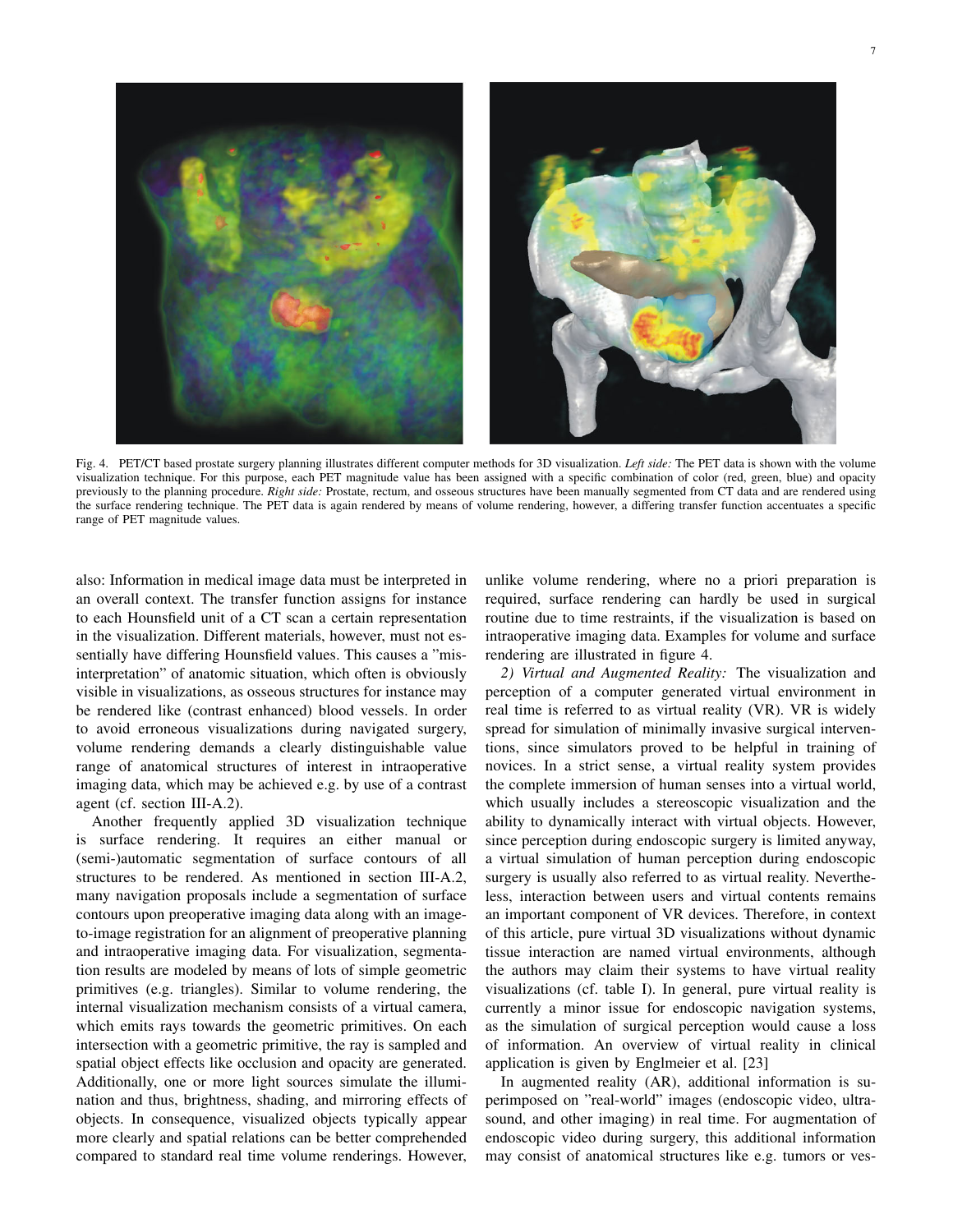

Fig. 5. Experimental trial of navigated LRP using the navigation system described in Baumhauer et al. [7]. *Left side:* Prostate with four needle-shaped navigation aids inserted. *Right side:* Augmented reality visualization of prostate boundaries (green), urether (orange), biopsy proven tumor nodule (blue). The navigation targets have been manually segmented in transrectal 3D US. (Note that these are static frames of dynamic video sequences, which provide better perception of anatomical structure to the surgeons.)

sels, which are either occluded or invisible in video images. A technical prerequisite for augmented reality during endoscopic surgery is an exact knowledge about the spatial relationship of endoscope and patient. In addition, the structures to be visualized have to be aligned with the patient, too (referred to as image-to-patient registration, cf. section III-A.2). As a last requirement, the intrinsic endoscope parameters have to be determined. For this purpose, a camera calibration is performed before surgery, which usually calculates parameters, like focal length and endoscope distortion, by means of few images showing a known, easily identifiable (e.g. chessboardlike) pattern from arbitrary perspectives. During surgery, when enabling the AR navigation, the computer moves an identical, but virtual camera equivalent to the real endoscope movements within its virtual scene and generates perspective visualizations by means of either volume or surface rendering methods. The resulting visualizations are then superimposed onto the endoscopic video images in real time, which means at least 25 times a second. An augmented reality visualized navigation during laparoscopic radical prostatectomy (LRP) is illustrated in figure 5.

The use of augmented reality during surgery has been initially reported by Roberts et al. [97] in 1986. Today, the majority of published endoscopic navigation proposals (cf. table I) accomplish their visualization with augmented video images. However, not only endoscopic video images are superimposed with additional information, several possible combinations of "real-world" images and augmentation contents are possible. In laparoscopic radio frequency ablation, the navigation systems presented by Bao et al. [4], Kleemann et al. [59], and Hildebrand et al. [47] use augmented ultrasound and superimpose a needle trajectory to guide the RFA needle towards ablation targets. But not only guidance information is used to enrich ultrasound images. Kaspersen et al. [53] utilize preoperative CT segmentations to augmented intraoperative 3D ultrasound data for navigated stent implantation

of the aorta. Linte et al. [68] visualize their navigated mitral valve implantation by an augmented 3D visualization. For this purpose, the valve-insertion tool, the valve fastening device, and a transesophageal 2D US probe are tracked by a magnetic tracking device. During navigation, all devices are visualized with surface rendering methods and additionally, the 2D US images are not superimposed but included into the 3D computer visualization. A review article dedicated to augmented reality in medical applications is given by Tang et al. [109], and a more recent survey of augmented reality in surgery by Shuhaiber [104].

*3) Intraoperative perception:* In general, when referring to 3D computer visualization, the information is often shown as 2D perspective projection, although the computer is internally aware of the 3D scene. Likewise, a monitor during endoscopic surgery displays a two dimensional projection of the three dimensional scene inside a patient, computer visualizations on usual monitors are recognized as two dimensional projections by an observer and thus, depth perception during 3D visualizations, like augmented reality, is limited [105]. In this case, the observer's visual perception reconstructs a 3D scene by use of several 3D features supporting the perception, as for instance an object's color and texture combined with trained knowledge. Furthermore, perspective views, motion, object opacity, object occlusion, and shadows can contribute the three dimensional understanding of 2D projections.

Hence, computer assistance systems for endoscopic surgery, which increase the three dimensional understanding by means of 3D perception supporting features, are subjects of research. Nicolaou et al. [88] developed an approach to improve 3D perception by generation of an artificial shadow of surgical instruments. For this purpose, a further, virtual light emission device is simulated and surgical instruments are tracked by a magnetic tracking system. In Navab et al. [86], the authors propose a laparoscopic virtual mirror, which reflects anatomical structures like blood vessels, tracked surgical instruments,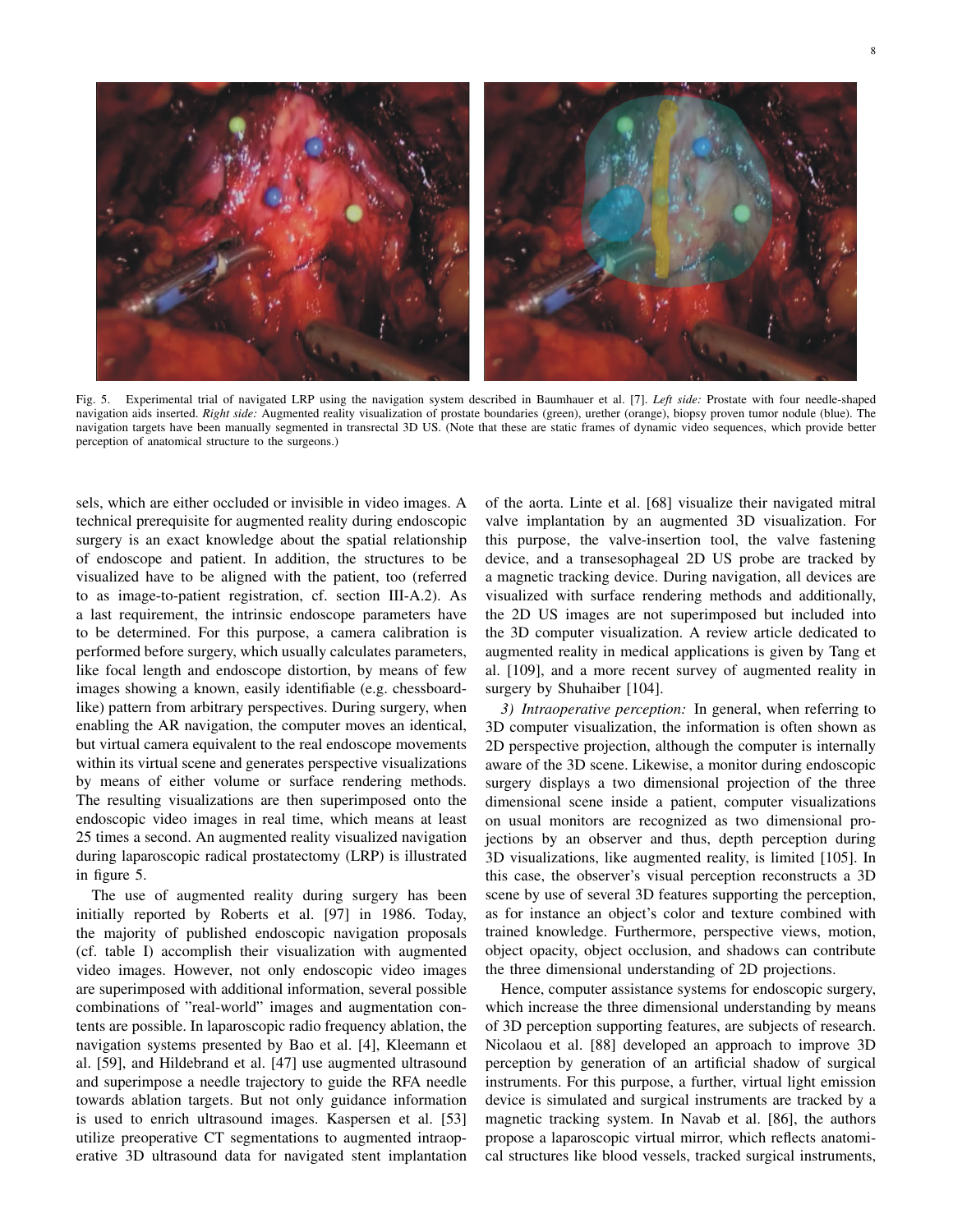or other modeled objects. Thus, viewing perspectives, which can not be achieved by the endoscope due to movement restrictions, become visible. Furthermore, the mirror can be moved in real time with the help of a tracked interaction device, which improves depth perception additionally. The virtual mirror has been evaluated along with the navigation system proposed by Feuerstein et al. [31].

In case that specific points of space have to be addressed, like it is necessary during laparoscopic radio frequency ablation, simplified virtual 2D and 3D visualization types can be applied. Seitel et al. [103] evaluated different visualization types for navigated RFA, like e.g. a virtual camera view from the ablation tool tip. The results have shown that there is no optimal visualization for the overall procedure, instead, tip positioning, needle alignment, and needle insertion can be best performed with different types of visualization.

Apart from improvements regarding the contents that are visualized, several technical devices have been invented aiming at the limitations of a 2D monitor. Head-mounted displays (HMD) provide a stereoscopic view, either in form of (optical or video) see-through glasses, on which the contents are superimposed on by augmented reality techniques [35], [117], or in form of pure video displays, which make the HMD virtual reality capable [74]. In addition, specific 3D monitors generate a realistic three dimensional view for a predefined position of the observer. Further devices, like see-through mirrors [33], or projector based systems, which project images onto surfaces [74], have been developed for non endoscopic surgery. However, Herron et al. found no significant advantage in comparison to conventional monitoring in a clinical evaluation of 3D visualization devices [46]. Shortly thereafter, Van Bergen et al. compared 3D visualization and prototype devices of high-resolution endoscopes (HDTV) [115]. They found a tendency to benefit from high-resolution video images, a technique which currently gains momentum in clinical routine.

Not only solutions for visual obstacles of endoscopic surgery are subject of current research, but also deficiencies in haptic perception are addressed. A tactile sensor for surgical instruments has been introduced by Schostek et al. [101]. Similar to a recently presented tactile sensing system for telemanipulator devices [1], the tactile feedback is communicated visually to the surgeon. Ottermo et al. [93] compared a custom built laparoscopic instrument including a sensor array for tactile sensing with haptic perception during open surgery (gloved fingers), and perception with conventional laparoscopic instruments. They found that tactile sensing instruments only slightly increase haptic sensitiveness and called the visual communication of tactile information to account. Further research regarding the representation of tactile information has to be done, however, tactile sensing can add to intraoperative information as well as haptic feedback can be a further opportunity for communication with surgeons in prospective navigation concepts.

## IV. PERSPECTIVES AND LIMITATIONS OF ENDOSCOPIC NAVIGATION

Major challenges of image-guided systems in general are widely discussed across academic and industry groups. Two recently arranged workshops [14], [21] gave special focus on system design, integration into existing workflows, and validation of clinical outcomes. Although the technical progress of surgical navigation systems is varying between medical disciplines, there are several roadblocks, which have been identified to hamper in general a prospective system development and establishment of surgical navigation in clinical routine:

- Standardization: The lack of standardized interfaces is a huge obstacle for computer assisted therapy [66]. Although DICOM is an established standard for communication and archiving of medical images, there is no standard for modeling and communication of intraoperative data, as for instance surgical plannings, tracking data, image processing data, protocols and more. The DICOM working group WG24 started in 2005 to define a software standard for surgical information, which is referred to as Surgical DICOM [65]. But not only software interfaces have to be worked out, also operating room hardware has to be designed interoperable. Currently, OR hardware devices are built as standalone systems and do not integrate smoothly into the OR. In consequence, OR devices come along with considerable time effort for the surgeons and many surgeons adopt a critical position regarding additional devices like navigation systems.
- Data acquisition and fusion: Today's opportunities for gaining knowledge of the patient's inside during surgery are strongly limited. Imaging technology must be further developed, especially with respect to image quality. Furthermore, new modular imaging devices must be designed, which meet the requirements of surgical use. Furthermore, the medical image processing community is confronted with new challenges, since surgical navigation demands reliable, fast, and automatic methods for determination of anatomical structures within images and fusion of images from different modalities. The integration of pre- and intraoperative image modalities in navigation systems further requires methods to assess the accuracy of displayed information while navigation takes place.
- Integrated devices: Information coming from various actors like imaging modalities, tracking devices, tools, and other equipment must be concentrated at one targeted imaging integration system [94]. These systems must include data acquisition, processing, and displaying features and must be able to handle multiple imaging modalities simultaneously. Thus, the development of new navigation systems should be able to rely on a certain basis infrastructure, which enables a fast adaption for new surgical procedures and eliminates a recurring development of base features for surgical navigation. Also, this basis infrastructure eases the evaluation of navigation proposals, as only new modules have to be considered.
- User interface: An intuitive and efficient method to display spatial information is required. The intraoperative visualization of 2D slice images demands an in-depth examination of image data and emerged to be distracting for complex spatial information. Also, nowadays visual-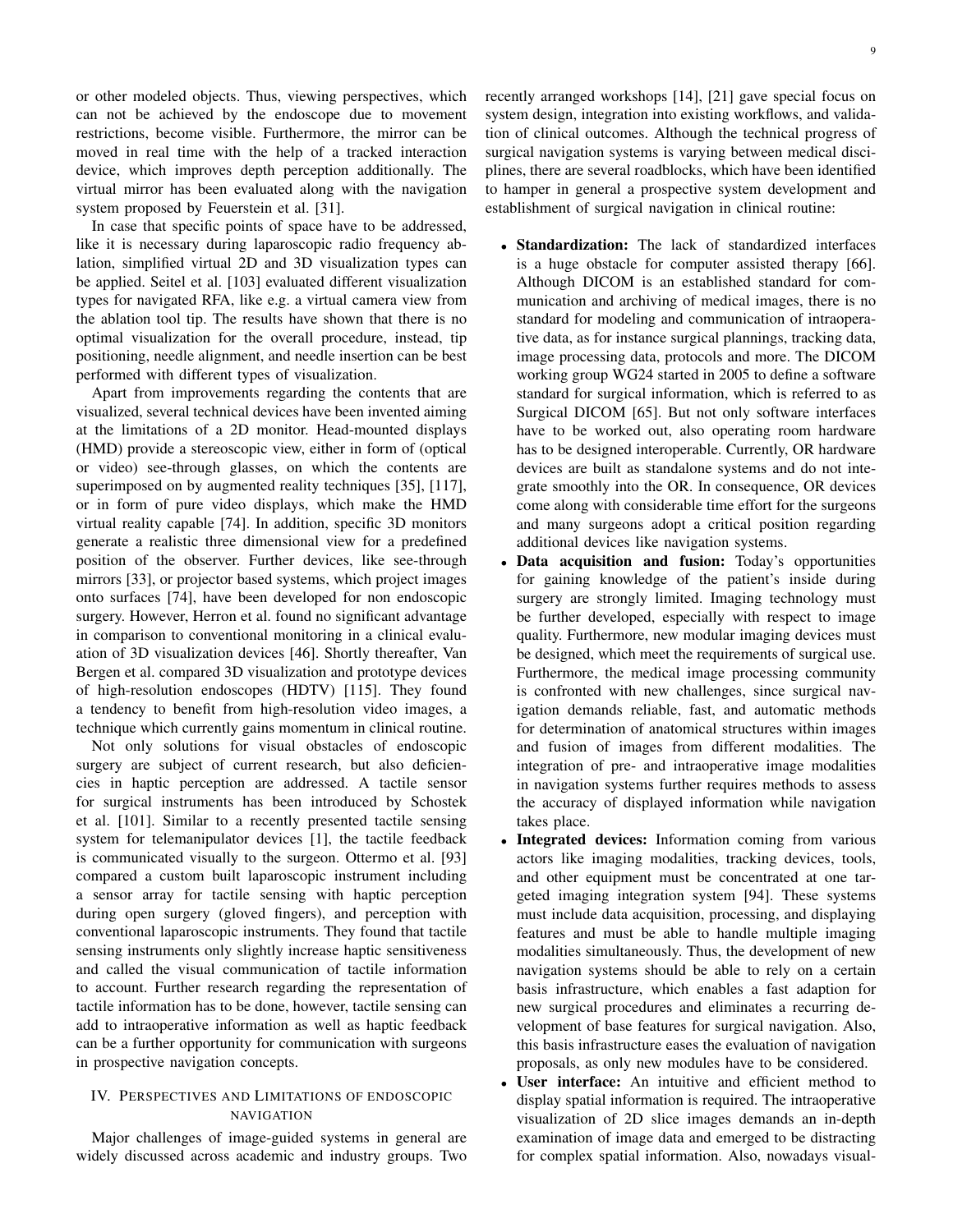# TABLE I

## NAVIGATION PROPOSALS FOR ENDOSCOPIC INTERVENTIONS IN THORACIC AND ABDOMINAL SOFT TISSUE SURGERY

| Article                                                                                 | <b>Target intervention</b>                         | <b>Applied Tracking</b>                         | <b>Additional</b> Intra-<br>operative Devices                     | Visualization                                            | <b>Registration</b>                                                                                                                                               |
|-----------------------------------------------------------------------------------------|----------------------------------------------------|-------------------------------------------------|-------------------------------------------------------------------|----------------------------------------------------------|-------------------------------------------------------------------------------------------------------------------------------------------------------------------|
| Heart                                                                                   |                                                    |                                                 |                                                                   |                                                          |                                                                                                                                                                   |
| Handke et al. [42] (2006)<br>Linte et al. $[68]$ (2007) and Huang<br>et al. [50] (2005) | Heart<br>Heart, mitral valve im-<br>plantation     | None<br>Magnetic (Optical<br>in $[50]$          | 3D US<br>2D/3D US                                                 | Multi-planar<br>Augmented<br>virtual<br>environment      | No designated registration<br>Semi-automatic two step<br>registration between pre-op<br>CT/MRI and intra-op US:<br>pre-op pre-registration and                    |
| Falk et al. [28] (2005)                                                                 | Heart, bypass grafting                             | Mechanical                                      | Da Vinci <sup>®</sup>                                             | Augmented video                                          | intra-op adjustment<br>Fiducial markers for regis-<br>tration to pre-op CT, intra-<br>op adjustment by clicking on<br>artery bifurcations in endo-<br>scope video |
| Lung                                                                                    |                                                    |                                                 |                                                                   |                                                          |                                                                                                                                                                   |
| Wegner et al. [120] (2007)                                                              | Lung, bronchoscopy                                 | Magnetic                                        | None                                                              | Virtual<br>environment,<br>augmented video               | landmarks<br>Anatomical<br>for<br>registration to pre-op CT,<br>lung movement compensation                                                                        |
| Hautmann et al. [44] (2005)                                                             | Lung, bronchoscopy                                 | Magnetic                                        | None                                                              | Multi-planar                                             | Anatomical landmarks for<br>registration to pre-op CT                                                                                                             |
| Anantham et al. [2] (2007)                                                              | Lung, fiducial placement                           | Magnetic                                        | None                                                              | Multi-planar                                             | Anatomical landmarks for<br>registration to pre-op CT                                                                                                             |
| Trejos et al. [113] (2007)                                                              | Lung, brachytherapy<br>transbronchial              | Magnetic                                        | 2D US                                                             | virtual<br>Augmented<br>environment                      | No registration required                                                                                                                                          |
| Bricault et al. [10] (1998)                                                             | Lung,<br>biopsy                                    | None                                            | None<br>None                                                      | Virtual<br>environment,<br>augmented video               | Automatic 4 stage algorithm<br>for registration to pre-op CT                                                                                                      |
| Mori et al. [79] (2005)                                                                 | Lung, bronchoscopy                                 | Magnetic                                        |                                                                   | Virtual environment,<br>augmented video                  | Fiducial markers for registra-<br>tion to pre-op CT, adjustment<br>by image processing                                                                            |
| <b>Liver</b>                                                                            |                                                    |                                                 |                                                                   |                                                          |                                                                                                                                                                   |
| Konishi et al. [60] (2007) and<br>Nakamoto et al. [83] (2007)                           | Liver, resection                                   | Magneto-optic                                   | 2D/3D/4D LUS                                                      | Augmented video                                          | No registration required for<br>intra-op US, landmarks for<br>registration to pre-op CT/MRI                                                                       |
| Kleemann et al. [59] (2006) and<br>Hildebrand et al. [47] (2007)                        | Liver, laparoscopic re-<br>section and RFA         | Magnetic                                        | 2D LUS                                                            | Augmented US                                             | No registration required                                                                                                                                          |
| Scheuering et al. [100] (2003)                                                          | Liver, resection                                   | Magnetic                                        | None                                                              | Augmented video                                          | Fiducial markers for registra-<br>tion to pre-op CT                                                                                                               |
| Bao et al. [4] (2007)<br>Krücker et al. [62] (2005)                                     | Liver, laparoscopic RFA<br>Liver, laparoscopic RFA | Optical<br>Magnetic                             | 2D LUS<br>2D LUS                                                  | Augmented US<br>US augmented on CT                       | No registration required<br>Anatomical landmarks for<br>registration between pre-op<br>CT and intra-op US                                                         |
| Yasunaga et al. [129] (2007)<br>Feuerstein et al. [31] (2007)                           | Liver, laparoscopic RFA<br>Liver, kidney           | None<br>Optical                                 | MRI<br>3D C-arm                                                   | Multi-planar<br>Augmented video                          | No designated registration<br>Fiducial markers for registra-<br>tion to pre-op CT for port<br>placement, no registration re-<br>quired for resection planning     |
| <b>Various</b><br>Kaspersen et al. [53] (2003)                                          |                                                    |                                                 |                                                                   |                                                          |                                                                                                                                                                   |
|                                                                                         | Aorta, stent implantation                          | Optical                                         | 2D/3D US                                                          | Augmented US                                             | Fiducial markers for registra-<br>tion between pre-op CT and<br>intra-op US                                                                                       |
| Estépar et al. [25]                                                                     | Transgastric access                                | Magnetic                                        | 2D LUS                                                            | Virtual<br>environment,<br>augmented US                  | Fiducial markers for registra-<br>tion between pre-op CT and<br>intra-op US                                                                                       |
| Marescaux et al. [73] (2004)                                                            | Kidney, adrenalectomy                              | None                                            | None                                                              | Virtual<br>environment.<br>single<br>augmented<br>images | Manual registration to pre-op<br>СT                                                                                                                               |
| Baumhauer et al. [7] (2007)                                                             | Prostate                                           | Endoscopic video                                | 3D US                                                             | Virtual<br>environment,<br>augmented video               | Fiducial markers for registra-<br>tion to intra-op US                                                                                                             |
| Vogt $[116]$ (2005)                                                                     | Gall bladder, cholecys-<br>tectomy                 | Mechanical, optical                             | $AESOP^{\times}$                                                  | environment,<br>Virtual<br>augmented video               | Light field generation and sur-<br>face based registration to pre-<br>op CT                                                                                       |
| Saunders et al. [99] (1995)                                                             | Colon, colonoscopy                                 | Magnetic                                        | None                                                              | Virtual environment                                      | Anatomical landmarks                                                                                                                                              |
|                                                                                         |                                                    | Applicable to multiple endoscopic interventions |                                                                   |                                                          |                                                                                                                                                                   |
| Leven et al. [67] (2005)                                                                | Various                                            | Mechanical, optical                             | 2D/3D<br>$L\overline{US}$ , $\overline{Da}$<br>Vinci <sup>®</sup> | Augmented video                                          | No registration required                                                                                                                                          |
| Feuerstein et al. [32] (2007)<br>Ellsmere et al. [22] (2004)                            | Various<br>Various                                 | Magneto-optic<br>Magnetic                       | 2D LUS<br>LUS                                                     | Augmented video<br>Virtual environment                   | No registration required<br>Anatomical landmarks for<br>registration between pre-op<br>CT and intra-op US                                                         |
| Fuchs et al. [35] (1998)                                                                | Abdominal                                          | Endoscopic video,<br>optical                    | Structured<br>light<br>emitter                                    | Augmented<br>video,<br>Head-mounted display<br>(HMD)     | Structured light generation<br>and surface based registration                                                                                                     |
| De Buck et al. [18] (2001)                                                              | Various, gynaecological<br>interventions           | Optical                                         | None                                                              | Augmented video                                          | Fiducial markers for registra-<br>tion to pre-op CT                                                                                                               |
| Nicolau et al. [89] (2005)                                                              | Various                                            | Optical                                         | None                                                              | Augmented video                                          | Fiducial markers for (auto-<br>matic) registration to pre-op<br>CТ                                                                                                |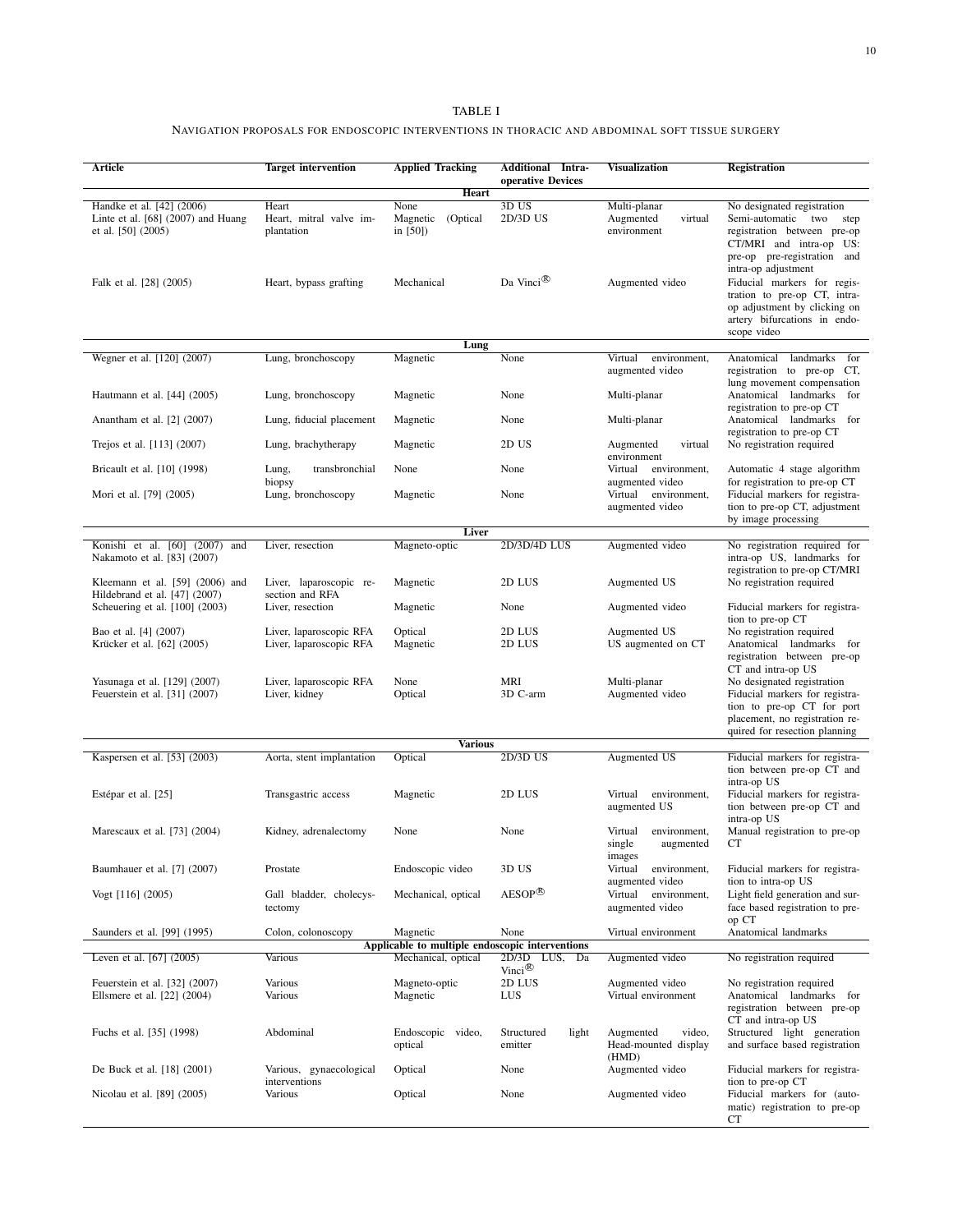ization techniques like stereoscopic head mounted devices provide only limited depth perception [105]. Further, new or elementary revised visualization concepts are needed for seamless integration of computer assistance into surgical routine.

These basic deficiencies can also be identified in current concepts for endoscopic navigation: The lack of standards presupposes researchers to develop most components of navigation systems of their own, which increases expense and time effort. As one example, the configuration of markers for optical tracking of an endoscope (as illustrated in figure 2) differs - if applied - among all research groups listed in table I. However, as reported by Feuerstein et al. [31], a sub-optimal marker configuration can have considerable effect for tracking accuracy. Standards have to be defined for purposes like this in order to favor a commercialization of established tools, and, perhaps more important, to make navigation systems better comparable. But also in software development, the public availability of state-of-the-art methods is crucial. Open-Source toolkits for applied research, like the MITK toolkit [125] or the IGSTK toolkit [24], facilitate a rapid application development and contribute to expandability and reusablility of previous work. However, latest software algorithms are only limited available to the public community, today.

In contrast to navigation for interventions like orthopedics, the continuous motion and deformation of anatomic structures of abdomen and thorax are a major challenge for navigation system design. Many of today's navigation proposals pay too little attention to this fact and transfer components of rigid navigation to soft tissue procedures, where they do not solve given problems. Furthermore, a one-time registration of surgical planning and patient anatomy is of restricted use for reliable soft tissue navigation, as the validity of presented information during image guidance can hardly be verified. Instead, a recurrent alignment of navigation targets and patient anatomy has to be established. Promising solutions have already been introduced for lung bronchoscopy with the help of additional knowledge of the bronchial tree (e.g. by Mori et al. [80], or Deligianni et al. [19]). Also in navigated liver resection and laparoscopic RFA, organ motion is considered by means of laparoscopic ultrasound, as proposed e.g. by Nakamoto et al. [83]. The real time compensation for tissue motion is becoming more difficult, if motion is non-recurrent and can not be captured continuously by imaging modalities. Although, the use of organ surface adhesive markers as e.g. performed by Feuerstein et al. [31] can not compensate for motion and deformation effects, it can detect the magnitude of tissue shift and allows for a verification of navigation validity. Similar to this, Baumhauer et al. [7] utilize needle shaped navigation aids, which are inserted into the organ and tracked by the endoscope. This inside-out tracking approach enables an inherent correction of tissue motion, and additionally allows for the detection of deformations.

The diversity of published endoscopic navigation concepts during the last few years confirms a vivid interest for computer assisted surgical interventions. This interest may increase to real medical need with further reduction of invasiveness and a corresponding further loss of conventional intraoperative perception - as it is claimed by new surgical technologies like natural orifice transluminal endoscopic surgery (NOTES) [118]. Obvious upcoming problems in conjunction with NOTES will be a more limited mobility of endoscope and surgical instruments during surgery and a requirement for navigation inside organs, like the stomach. In this context, a first in-vivo study of feasibility for navigated transgastric access to the abdomen has already been presented by Estépar et al. [25].

The increasing use of robots and tele-manipulators in surgical routine is another ongoing process, which influences a further progression of surgical navigation systems. Currently, navigation proposals can benefit from surgical robots, as they may provide a standardized user interface and instruments, and positional information about surgical actors. Falk et al. [28] utilizes the positional data of the Da Vinci  $\mathbb{R}$  system in heart bypass grafting for patient-to-image registration by means of fiducial markers. Similar to this, Vogt employs the positional data from the AESOP  $\mathbb{B}$  system in his PhD thesis to facilitate an augmented reality visualization [116]. Furthermore, Leven et al. [67] extended the Da Vinci  $\mathcal{R}$  system with a laparoscopic US probe and displays the US images in form of US augmented video directly within the surgical console. More combined approaches for navigation along with surgical robots can be expected in the future. In the long term, robotic systems may also benefit of surgical navigation, as an automation of simple surgical tasks requires knowledge a navigation system can provide.

#### V. DISCUSSION

In this article, publications with regard to computer assisted navigation for endoscopic soft tissue interventions have been reviewed. The recent publication dates of most approaches indicate an early status of development of these technologies. Often, simplifications in system design and technical evaluation experiments complicate an assessment of feasibility for clinical use and negate an objective comparison of overall system accuracies. The probably greatest challenge relates to the intraoperative measurement and modeling of organ shift and tissue deformation of "unconstrained" organs in thoracic and abdominal cavities. Handling these problems requires additional expenses in contrast to rigid organ navigation, which in consequence results in more sophisticated system setups and additional devices for the OR. Therefore, soft tissue navigation is hardly practicable with a single autonomous navigation device, as it is commonly used for rigid organ interventions. Instead, a collaboration of several surgical actors has to be established in a way, which integrates seamlessly into surgical routine. However, as elaborated above, deficiencies in infrastructure and interoperability of OR devices impede this integration and thus, up to now, endoscopic soft tissue navigation is still limited to animal studies or experimental clinical trials.

Nevertheless, endoscopic navigation systems show ways and means to enhance surgeons' perception during minimally invasive and open surgery. Furthermore, nowadays surgical interventions produce a huge amount of patient related data from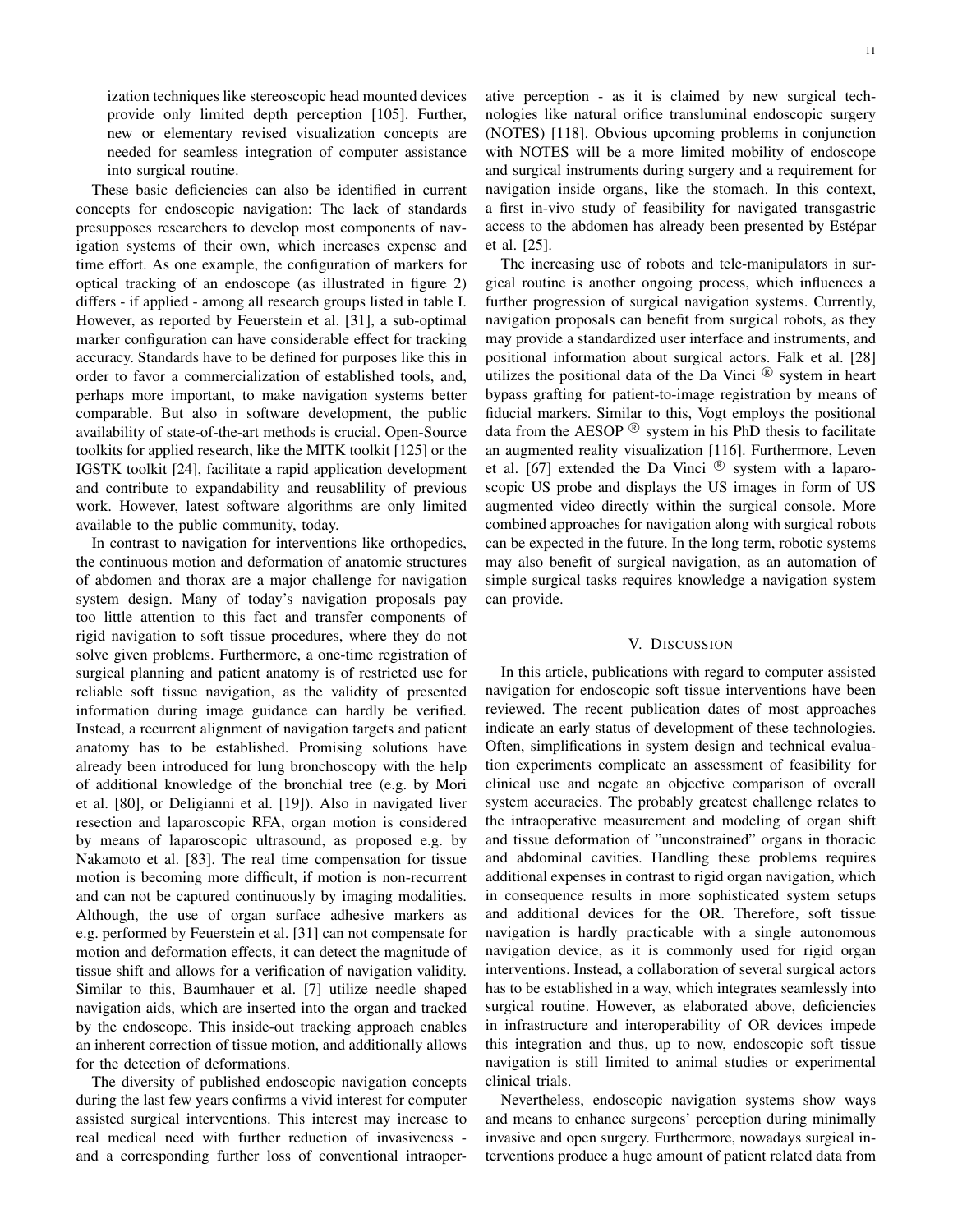different information sources, like technologically improved pre- and intraoperative imaging modalities, surgical planning methods, tracking data, and high-resolution endoscope video images. A separation, analysis, and presentation of valuable information during surgery by means of computer assistance systems can improve the surgeons' knowledge about anatomical situations. The benefit of additional knowledge about the position of surgical instruments may even be indispensable for upcoming intervention techniques, like NOTES, where surgical instruments are not always visible in endoscopy images.

A further progress of soft tissue navigation, however, requires physicians and engineers to collaborate closely. Specific surgical procedures have to be identified, where current technical possibilities provide a valuable benefit. A thorough system design, development, and technical evaluation is necessary in order to provide the surgeons with reliable systems, which demonstrate the feasibility of soft tissue navigation in surgical routine.

#### VI. ACKNOWLEDGMENT

Part of the present work was conducted within the setting of the "Research group 1126: Intelligent Surgery - Development of new computer-based methods for the future workplace in surgery" founded by the German Research Foundation. The authors would like to thank Tobias Simpfendörfer and Jens Poxleitner for the contribution of figures, and Marco Nolden for technical support.

#### **REFERENCES**

- [1] A. M. H. S. Abeykoon and K. Ohnishi, "Virtual tool for bilaterally controlled forceps robot-for minimally invasive surgery." *The International Journal of Medical Robotics and Computer Assisted Surgery*, vol. to appear, 2007. [Online]. Available: http://dx.doi.org/10.1002/rcs.147
- [2] D. Anantham, D. Feller-Kopman, L. N. Shanmugham, S. M. Berman, M. M. Decamp, S. P. Gangadharan, R. Eberhardt, F. Herth, and A. Ernst, "Electromagnetic navigation bronchoscopy guided fiducial placement for robotic stereotactic radiosurgery of lung tumors – a feasibility study." *Chest*, Jul 2007. [Online]. Available: http://dx.doi.org/10.1378/chest.07-0522
- [3] M. L. Apuzzo, P. T. Chandrasoma, D. Cohen, C. S. Zee, and V. Zelman, "Computed imaging stereotaxy: experience and perspective related to 500 procedures applied to brain masses." *Neurosurgery*, vol. 20, no. 6, pp. 930–937, Jun 1987.
- [4] P. Bao, T. K. Sinha, C.-C. R. Chen, J. R. Warmath, R. L. Galloway, and A. J. Herline, "A prototype ultrasound-guided laparoscopic radiofrequency ablation system." *Surg Endosc*, vol. 21, no. 1, pp. 74–79, Jan 2007. [Online]. Available: http://dx.doi.org/10.1007/s00464- 005-0220-8
- [5] P. Bao, J. Warmath, R. Galloway, and A. Herline, "Ultrasound-tocomputer-tomography registration for image-guided laparoscopic liver surgery." *Surg Endosc*, vol. 19, no. 3, pp. 424–429, Mar 2005. [Online]. Available: http://dx.doi.org/10.1007/s00464-004-8902-1
- [6] W. L. Bargar, A. Bauer, and M. Börner, "Primary and revision total hip replacement using the robodoc system." *Clin Orthop Relat Res*, no. 354, pp. 82–91, Sep 1998.
- [7] M. Baumhauer, T. Simpfendoerfer, I. Wolf, and H.-P. Meinzer, "Soft tissue navigation for laparoscopic prostatectomy: Evaluation of camera pose estimation for enhanced visualization," in *Medical Imaging 2007: Visualization and Image-Guided Procedures*, ser. Proceedings of SPIE, 2007.
- [8] O. Bebek and M. C. Cavusoglu, "Intelligent control algorithms for robotic-assisted beating heart surgery," *IEEE Transactions on Robotics*, vol. 23, pp. 468–480, 2007.
- [10] I. Bricault, G. Ferretti, and P. Cinquin, "Registration of real and ctderived virtual bronchoscopic images to assist transbronchial biopsy," *Transactions on Medical Imaging*, vol. 17, no. 5, pp. 703–714, 1998.
- [11] T. J. Carter, M. Sermesant, D. M. Cash, D. C. Barratt, C. Tanner, and D. J. Hawkes, "Application of soft tissue modelling to image-guided surgery." *Med Eng Phys*, vol. 27, no. 10, pp. 893–909, Dec 2005. [Online]. Available: http://dx.doi.org/10.1016/j.medengphy.2005.10.005
- [12] D. M. Cash, M. I. Miga, S. C. Glasgow, B. M. Dawant, L. W. Clements, Z. Cao, R. L. Galloway, and W. C. Chapman, "Concepts and preliminary data toward the realization of image-guided liver surgery." *J Gastrointest Surg*, vol. 11, no. 7, pp. 844–859, Jul 2007. [Online]. Available: http://dx.doi.org/10.1007/s11605-007-0090-6
- [13] D. M. Cash, M. I. Miga, T. K. Sinha, R. L. Galloway, and W. C. Chapman, "Compensating for intraoperative soft-tissue deformations using incomplete surface data and finite elements." *IEEE Trans Med Imaging*, vol. 24, no. 11, pp. 1479–1491, Nov 2005.
- [14] K. Cleary, "Operating room of 2020 workshop report," Georgetown University, Medical Center, Tech. Rep., 2004. [Online]. Available: http://www.or2020.org
- [15] B. L. Crue, V. Lasby, B. Kenton, and A. Felsööry, "Needle scope attached to stereotactic frame for inspection of cisterna magna during percutaneous radiofrequency trigeminal tractotomy." *Appl Neurophysiol*, vol. 39, no. 1, pp. 58–64, 1976.
- [16] W. R. Crum, T. Hartkens, and D. L. G. Hill, "Non-rigid image registration: theory and practice." *Br J Radiol*, vol. 77 Spec No 2, pp. S140–S153, 2004.
- [17] L. Cuvillon, J. Gangloff, M. D. Mathelin, and A. Forgione, "Towards robotized beating heart tecabg: assessment of the heart dynamics using high-speed vision." *Comput Aided Surg*, vol. 11, no. 5, pp. 267–277, Sep 2006. [Online]. Available: http://dx.doi.org/10.1080/10929080600970916
- [18] S. De Buck, J. Van Cleynenbreuge, I. Geys, T. Koninckx, P. R. Koninck, and P. Suetens, "A system to support laparoscopic surgery by augmented reality visualization," in *Med Image Comput Comput Assist Interv Int Conf Med Image Comput Comput Assist Interv*, 2001, pp. 691–698.
- [19] F. Deligianni, A. J. Chung, and G.-Z. Yang, "Nonrigid 2-d/3-d registration for patient specific bronchoscopy simulation with statistical shape modeling: phantom validation." *IEEE Trans Med Imaging*, vol. 25, no. 11, pp. 1462–1471, Nov 2006.
- [20] S. L. Delp, S. D. Stulberg, B. Davies, F. Picard, and F. Leitner, "Computer assisted knee replacement." *Clin Orthop Relat Res*, no. 354, pp. 49–56, Sep 1998.
- [21] S. DiMaio, T. Kapur, K. Cleary, S. Aylward, P. Kazanzides, K. Vosburgh, R. Ellis, J. Duncan, K. Farahani, H. Lemke, T. Peters, W. Lorensen, D. Gobbi, J. Haller, L. Clarke, S. Pizer, R. Taylor, R. Galloway, G. Fichtinger, N. Hata, K. Lawson, C. Tempany, and F. Jolesz, "Challenges in image-guided therapy system design," *NeuroImage*, vol. 37, pp. 144–151, 2007.
- [22] J. Ellsmere, J. Stoll, W. Wells, R. Kikinis, K. Vosburgh, R. Kane, D. Brooks, and D. Rattner, "A new visualization technique for laparoscopic ultrasonography," *Surgery*, vol. 136, no. 1, pp. 84–92, July 2004.
- [23] K.-H. Englmeier, M. Haubner, C. Krapichler, M. Seemann, and M. Reiser, "Virtual reality and clinical applications," in *Progress in Medical Image Display and PACS*, ser. SPIEThe International Society for Optical Engineering, Y. Kim and S. Horri, Eds., 2000, pp. 67–102.
- [24] A. Enquobahrie, P. Cheng, K. Gary, L. Ibanez, D. Gobbi, F. Lindseth, Z. Yaniv, S. Aylward, J. Jomier, and K. Cleary, "The image-guided surgery toolkit igstk: An open source c++ software toolkit." *J Digit Imaging*, Aug 2007. [Online]. Available: http://dx.doi.org/10.1007/s10278-007-9054-3
- [25] R. S. J. Estépar, N. Stylopoulos, R. E. Ellis, E. Samset, C.-F. Westin, C. Thompson, and K. Vosburgh, "Towards scarless surgery: An endoscopic-ultrasound navigation system for transgastric access procedures," in *Med Image Comput Comput Assist Interv Int Conf Med Image Comput Comput Assist Interv*, ser. Lecture Notes in Computer Science, R. Larsen, M. Nielsen, and J. Sporring, Eds., vol. 4190. Springer-Verlag, 2006, pp. 445–453.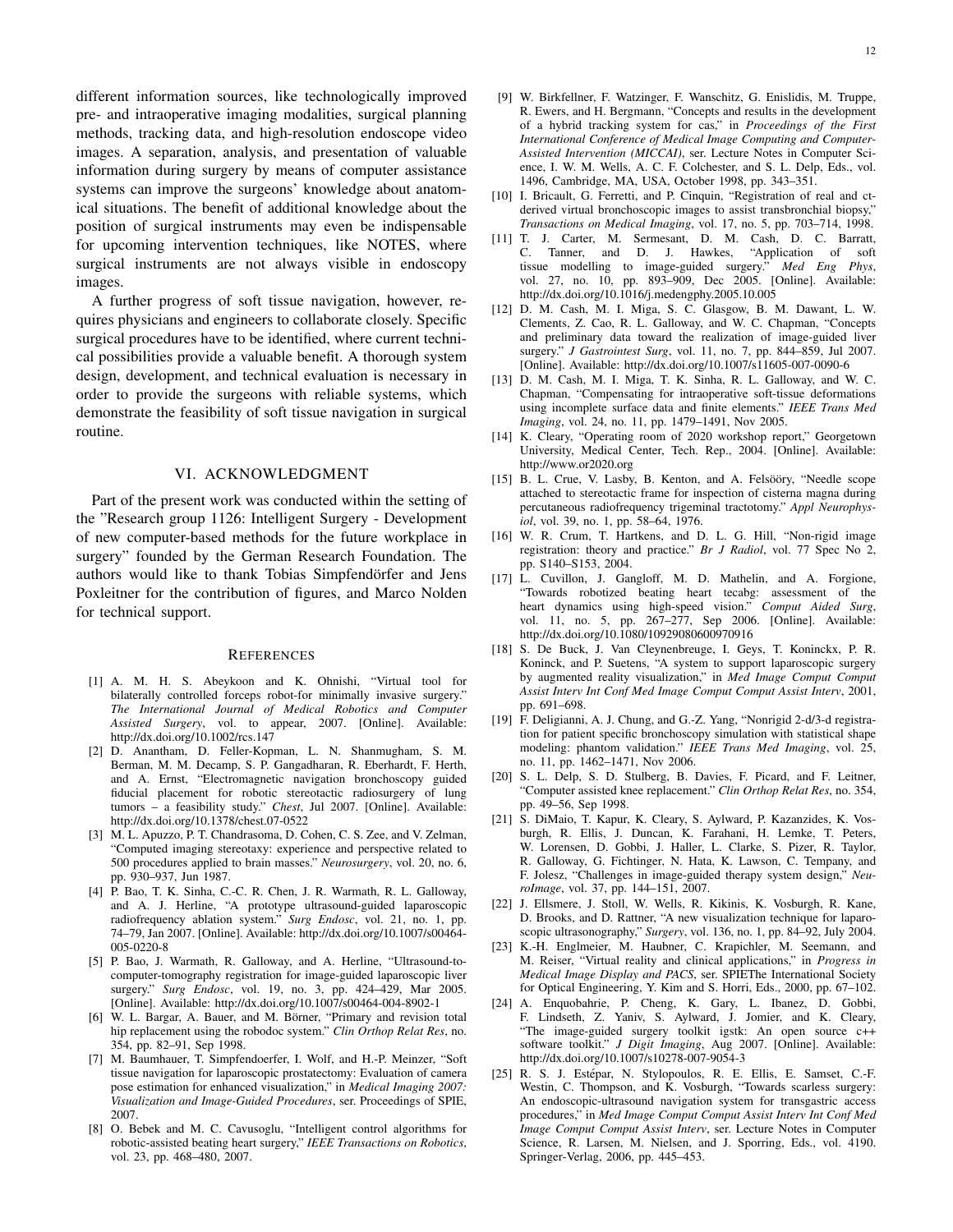- [27] R. Ewers, K. Schicho, G. Undt, F. Wanschitz, M. Truppe, R. Seemann, and A. Wagner, "Basic research and 12 years of clinical experience in computer-assisted navigation technology: a review." *Int J Oral Maxillofac Surg*, vol. 34, no. 1, pp. 1–8, Jan 2005. [Online]. Available: http://dx.doi.org/10.1016/j.ijom.2004.03.018
- [28] V. Falk, F. Mourgues, L. Adhami, S. Jacobs, H. Thiele, S. Nitzsche, F. W. Mohr, and E. Coste-Manière, "Cardio navigation: Planning, simulation, and augmented reality in robotic assisted endoscopic bypass grafting," *The Annals of Thoracic Surgery*, vol. 79, pp. 2040–2047, June 2005, for this purpose, a mathematical transformation is computed to link the positions of the radioopaque fiducials as identified in the CT scan with the positions of the same fiducials on the patients skin within the operating room. For this last purpose, the da Vinci manipulator (Intuitive Surgical Inc, Sunnyvale, CA) is used as a positioning sensor to point at the fiducials on the patients chest [14].
- [29] A. Fenster, D. B. Downey, and H. N. Cardinal, "Three-dimensional ultrasound imaging." *Phys Med Biol*, vol. 46, no. 5, pp. R67–R99, May 2001.
- [30] M. Ferrant, A. Nabavi, B. Macq, F. A. Jolesz, R. Kikinis, and S. K. Warfield, "Registration of 3-d intraoperative mr images of the brain using a finite-element biomechanical model." *IEEE Trans Med Imaging*, vol. 20, no. 12, pp. 1384–1397, Dec 2001.
- [31] M. Feuerstein, T. Mussack, S. M. Heining, and N. Navab, "Intraoperative laparoscope augmentation for port placement and resection planning in minimally invasive liver resection," *IEEE Transactions on Medical Imaging*, to appear.
- [32] M. Feuerstein, T. Reichl, J. Vogel, A. Schneider, H. Feussner, and N. Navab, "Magneto-optic tracking of a flexible laparoscopic ultrasound transducer for laparoscope augmentation," in *To appear in Med Image Comput Comput Assist Interv Int Conf Med Image Comput Comput Assist Interv*, ser. Lecture Notes in Computer Science, N. Ayache, S. Ourselin, and A. Maeder, Eds., vol. 4791. Brisbane, Australia: Springer-Verlag, October/November 2007, pp. 458–466.
- [33] G. Fichtinger, A. Deguet, K. Masamune, E. Balogh, G. S. Fischer, H. Mathieu, R. H. Taylor, S. J. Zinreich, and L. M. Fayad, "Image overlay guidance for needle insertion in ct scanner," *IEEE Transactions on Biomedical Engineering*, vol. 52, no. 8, pp. 1415–1424, 2005.
- [34] J. M. Fitzpatrick, J. B. West, and C. R. Maurer, "Predicting error in rigid-body point-based registration." *IEEE Trans Med Imaging*, vol. 17, no. 5, pp. 694–702, Oct 1998.
- [35] H. Fuchs, M. A. Livingston, R. Raskar, D. Colucci, K. Keller, A. State, J. R. Crawford, P. Rademacher, S. H. Drake, and A. A. Meyer, "Augmented reality visualization for laparoscopic surgery," in *Med Image Comput Comput Assist Interv Int Conf Med Image Comput Comput Assist Interv*, ser. Lecture Notes in Computer Science, I. W. M. Wells, A. C. F. Colchester, and S. L. Delp, Eds., vol. 1496. Cambridge, MA, USA: Springer-Verlag, October 1998, pp. 934–943.
- [36] P. L. Gildenberg and P. Franklin, "Survey of ct-guided stereotactic surgery." *Appl Neurophysiol*, vol. 48, no. 1-6, pp. 477–480, 1985.
- [37] P. L. Gildenberg, "The birth of stereotactic surgery: a personal retrospective." *Neurosurgery*, vol. 54, no. 1, pp. 199–207; discussion 207–8, Jan 2004.
- [38] S. W. T. Gould, S. Martin, T. Agarwal, B. Patel, W. Gedroyc, and A. Darzi, "Image-guided surgery for anal fistula in a 0.5t interventional mri unit." *J Magn Reson Imaging*, vol. 16, no. 3, pp. 267–276, Sep 2002. [Online]. Available: http://dx.doi.org/10.1002/jmri.10158
- [39] P. Grunert, K. Darabi, J. Espinosa, and R. Filippi, "Computer-aided navigation in neurosurgery." *Neurosurg Rev*, vol. 26, no. 2, pp. 73–99; discussion 100–1, May 2003.
- [40] M. Hadwiger, J. M. Kniss, C. Rezk-Salama, D. Weiskopf, and K. Engel, *Real-time Volume Graphics*. A K Peters, 2006.
- [41] W. A. Hall, "The safety and efficacy of stereotactic biopsy for intracranial lesions." *Cancer*, vol. 82, no. 9, pp. 1749–1755, May 1998.
- [42] M. Handke, G. Heinrichs, U. Moser, F. Hirt, F. Margadant, F. Gattiker, C. Bode, and A. Geibel, "Transesophageal real-time three-dimensional echocardiography methods and initial in vitro and human in vivo studies." *J Am Coll Cardiol*, vol. 48, no. 10, pp. 2070–2076, Nov 2006. [Online]. Available: http://dx.doi.org/10.1016/j.jacc.2006.08.013
- [43] J. Harms, H. Feussner, M. Baumgartner, A. Schneider, M. Donhauser, and G. Wessels, "Three-dimensional navigated laparoscopic ultrasonography: first experiences with a new minimally invasive diagnostic device." *Surg Endosc*, vol. 15, no. 12, pp. 1459–1462, Dec 2001. [Online]. Available: http://dx.doi.org/10.1007/s004640090071
- [44] H. Hautmann, A. Schneider, T. Pinkau, F. Peltz, and H. Feussner, "Electromagnetic catheter navigation during bronchoscopy: validation of a novel method by conventional fluoroscopy." *Chest*, vol. 128, no. 1, pp. 382–387, Jul 2005. [Online]. Available: http://dx.doi.org/10.1378/chest.128.1.382
- [45] A. J. Herline, J. L. Herring, J. D. Stefansic, W. C. Chapman, R. L. Galloway, and B. M. Dawant, "Surface registration for use in interactive, image-guided liver surgery." *Comput Aided Surg*, vol. 5, no. 1, pp. 11–17, 2000. [Online]. Available: http://dx.doi.org/3.0.CO;2- G
- [46] D. M. Herron, J. C. Lantis, J. Maykel, C. Basu, and S. D. Schwaitzberg, "The 3-d monitor and head-mounted display. a quantitative evaluation of advanced laparoscopic viewing technologies," *Surg Endosc*, vol. 13, no. 8, pp. 751–755, Aug 1999.
- [47] P. Hildebrand, M. Kleemann, U. J. Roblick, L. Mirow, C. Bürk, and H.-P. Bruch, "Technical aspects and feasibility of laparoscopic ultrasound navigation in radiofrequency ablation of unresectable hepatic malignancies." *J Laparoendosc Adv Surg Tech A*, vol. 17, no. 1, pp. 53–57, Feb 2007. [Online]. Available: http://dx.doi.org/10.1089/lap.2006.05110
- [48] S. Hinske, "Determining the position and orientation of multi-tagged objects using RFID technology," in *Fifth IEEE International Conference on Pervasive Computing and Communications Workshops (Per-ComW'07)*, 2007.
- [49] H. H. Holm and B. Skjoldbye, "Interventional ultrasound." *Ultrasound Med Biol*, vol. 22, no. 7, pp. 773–789, 1996.
- [50] X. Huang, N. A. Hill, J. Ren, G. Guiraudon, D. Boughner, and T. M. Peters, "Dynamic 3d ultrasound and mr image registration of the beating heart." *Med Image Comput Comput Assist Interv Int Conf Med Image Comput Comput Assist Interv*, vol. 8, no. Pt 2, pp. 171–178, 2005.
- [51] M. Jabero and D. P. Sarment, "Advanced surgical guidance technology: a review." *Implant Dent*, vol. 15, no. 2, pp. 135–142, Jun 2006. [Online]. Available: http://dx.doi.org/10.1097/01.id.0000217790.68814.1e
- [52] F. A. Jolesz, "Future perspectives for intraoperative mri." *Neurosurg Clin N Am*, vol. 16, no. 1, pp. 201–213, Jan 2005. [Online]. Available: http://dx.doi.org/10.1016/j.nec.2004.07.011
- [53] J. H. Kaspersen, E. Sjlie, J. Wesche, J. Asland, J. Lundbom, A. Odegrd, F. Lindseth, and T. A. N. Hernes, "Three-dimensional ultrasoundbased navigation combined with preoperative ct during abdominal interventions: a feasibility study." *Cardiovasc Intervent Radiol*, vol. 26, no. 4, pp. 347–356, 2003.
- [54] A. Kato, T. Yoshimine, T. Hayakawa, Y. Tomita, T. Ikeda, M. Mitomo, K. Harada, and H. Mogami, "A frameless, armless navigational system for computer-assisted neurosurgery. technical note." *J Neurosurg*, vol. 74, no. 5, pp. 845–849, May 1991.
- [55] P. J. Kelly and G. J. Alker, "A method for stereotactic laser microsurgery in the treatment of deep-seated cns neoplasms." *Appl Neurophysiol*, vol. 43, no. 3-5, pp. 210–215, 1980.
- [56] R. Khadem, C. C. Yeh, M. Sadeghi-Tehrani, M. R. Bax, J. A. Johnson, J. N. Welch, E. P. Wilkinson, and R. Shahidi, "Comparative tracking error analysis of five different optical tracking systems," *Computer Aided Surgery*, vol. 5, no. 2, pp. 98–107, June 2000.
- [57] V. V. Kindratenko, "A survey of electromagnetic position tracker calibration techniques," *Virtual Reality: Research, Development, and Applications*, vol. 5, no. 3, pp. 169–182, 2000.
- [58] N. D. Kitchen and D. G. Thomas, "Minimally invasive stereotaxy: clinical use of the gill-thomas-cosman (gtc) repeat stereotactic localiser." *Minim Invasive Neurosurg*, vol. 37, no. 2, pp. 61–63, Dec 1994.
- [59] M. Kleemann, P. Hildebrand, M. Birth, and H. P. Bruch, "Laparoscopic ultrasound navigation in liver surgery: technical aspects and accuracy." *Surg Endosc*, vol. 20, no. 5, pp. 726–729, May 2006. [Online]. Available: http://dx.doi.org/10.1007/s00464-005-0196-4
- [60] K. Konishi, M. Nakamoto, Y. Kakeji, K. Tanoue, H. Kawanaka, S. Yamaguchi, S. Ieiri, Y. Sato, Y. Maehara, S. Tamura, and M. Hashizume, "A real-time navigation system for laparoscopic surgery based on threedimensional ultrasound using magneto-optic hybrid tracking configuration," *International Journal of Computer Assisted Radiology and Surgery*, vol. 2, no. 1, pp. 1–10, June 2007.
- [61] Y. Kosugi, E. Watanabe, J. Goto, T. Watanabe, S. Yoshimoto, K. Takakura, and J. Ikebe, "An articulated neurosurgical navigation system using mri and ct images." *IEEE Trans Biomed Eng*, vol. 35, no. 2, pp. 147–152, Feb 1988.
- [62] J. Krücker, A. Viswanathan, J. Borgert, N. Glossop, Y. Yanga, and B. J. Wood, "An electro-magnetically tracked laparoscopic ultrasound for multi-modality minimally invasive surgery," in *Computer Assisted Radiology and Surgery*, Berlin, Germany, June 2005, pp. 746–751.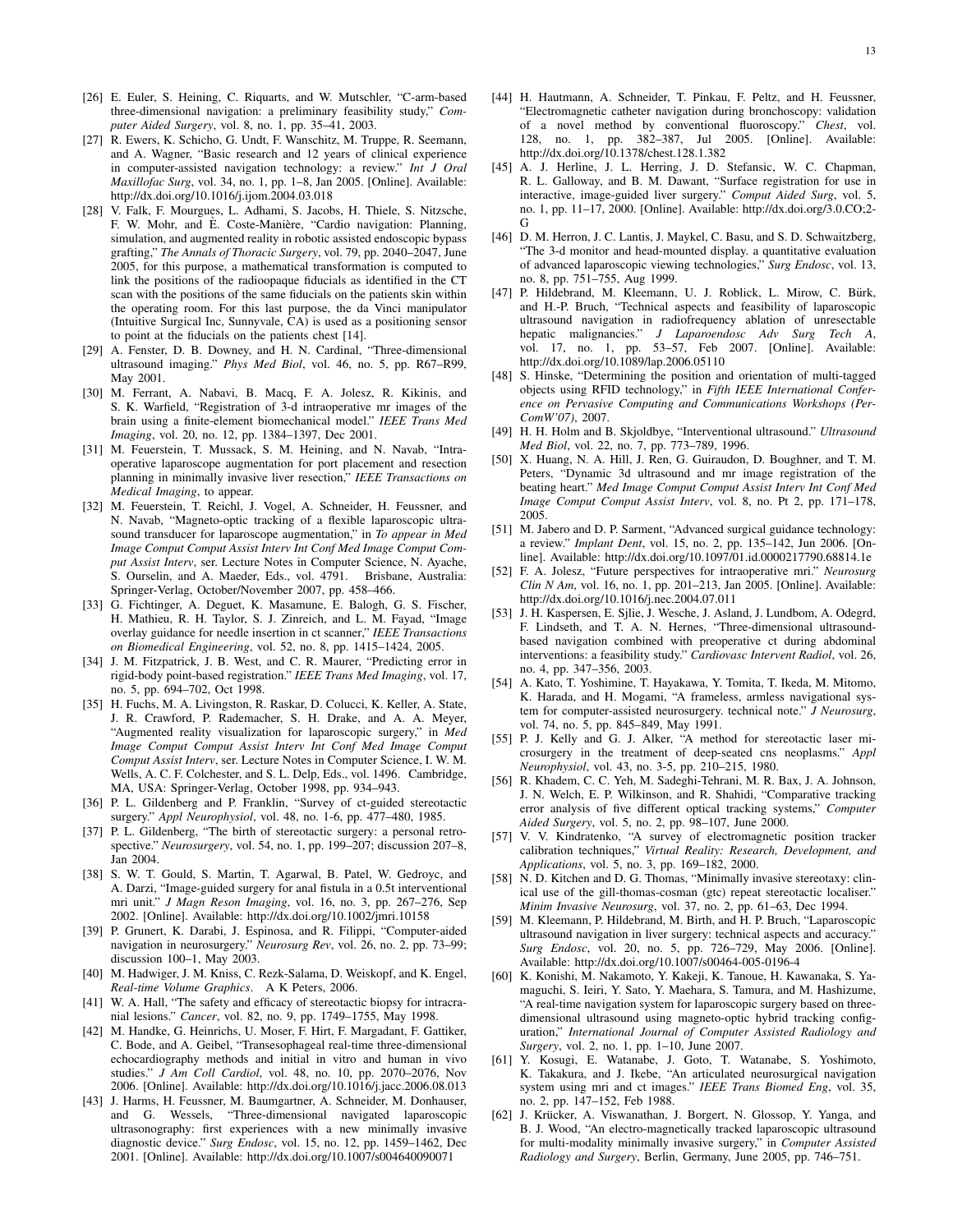- [63] Y. S. Kwoh, J. Hou, E. A. Jonckheere, and S. Hayati, "A robot with improved absolute positioning accuracy for ct guided stereotactic brain surgery." *IEEE Trans Biomed Eng*, vol. 35, no. 2, pp. 153–160, Feb 1988.
- [64] A. Lauro, S. W. T. Gould, R. Cirocchi, G. Giustozzi, and A. Darzi, "[laparoscopic and general surgery guided by open interventional magnetic resonance]," *Minerva Chir*, vol. 59, no. 5, pp. 507–516, Oct 2004.
- [65] H. Lemke, "Surgical pacs and the digital operating room," *International Journal of Computer Assisted Radiology and Surgery*, vol. 2, pp. 427– 444, 2007.
- [66] H. U. Lemke and M. W. Vannier, "The operating room and the need for an it infrastructure and standards," *International Journal of Computer Assisted Radiology and Surgery*, vol. 1, pp. 117–121, 2006.
- [67] J. Leven, D. Burschka, R. Kumar, G. Zhang, S. Blumenkranz, X. D. Dai, M. Awad, G. D. Hager, M. Marohn, M. Choti, C. Hasser, and R. H. Taylor, "Davinci canvas: A telerobotic surgical system with integrated, robot-assisted, laparoscopic ultrasound capability," in *Med Image Comput Comput Assist Interv Int Conf Med Image Comput Comput Assist Interv*, ser. Lecture Notes in Computer Science, vol. 3749. Springer-Verlag, September 2005, pp. 811–818.
- [68] C. A. Linte, A. D. Wiles, N. Hill, J. Moore, C. Wedlake, G. Guiraudon, D. Jones, D. Bainbridge, and T. M. Peters, "An augmented reality environment for image-guidance of off-pump mitral valve implantation," in *Proc. of SPIE Medical Imaging 2007: Visualization and Image-Guided Procedures*, ser. Proceedings of SPIE, K. R. Cleary and M. I. Miga, Eds., San Diego, California, USA, February 2007.
- [69] C. Lundstrom, P. Ljung, and A. Ynnerman, "Local histograms for design of transfer functions in direct volume rendering," *IEEE Transactions on Visualization and Computer Graphics*, vol. 12, pp. 1570–1579, 2006.
- [70] R. J. Maciunas, "Computer-assisted neurosurgery." *Clin Neurosurg*, vol. 53, pp. 267–271, 2006.
- [71] L. Maier-Hein, S. Mller, F. Pianka, A. Seitel, B. Mller-Stich, C. Gutt, U. Rietdorf, G. Richter, H. Meinzer, B. Schmied, and I. Wolf, "Invitro evaluation of a novel needle-based soft tissue navigation system with a respiratory liver motion simulator. proc. medical imaging 2007: Visualization and image-guided procedures," in *Visualization and Image-Guided Procedures*, ser. Medical Imaging 2007, 2007.
- [72] J. B. Maintz and M. A. Viergever, "A survey of medical image registration." *Med Image Anal*, vol. 2, no. 1, pp. 1–36, Mar 1998.
- [73] J. Marescaux, F. Rubino, M. Arenas, D. Mutter, and L. Soler, "Augmented-reality-assisted laparoscopic adrenalectomy." *JAMA*, vol. 292, no. 18, pp. 2214–2215, Nov 2004. [Online]. Available: http://dx.doi.org/10.1001/jama.292.18.2214-c
- [74] M. Mehlitz, T. Kleinoeder, G. Weniger, and O. Rienhoff, "Design of a virtual reality laboratory for interdisciplinary medical application." *Medinfo*, vol. 9 Pt 2, pp. 1051–1055, 1998.
- [75] A. Melzer, A. Schmidt, K. Kipfmüller, D. Grönemeyer, and R. Seibel, "Technology and principles of tomographic image-guided interventions and surgery." *Surg Endosc*, vol. 11, no. 9, pp. 946–956, Sep 1997.
- [76] L. Mercier, T. Lang, F. Lindseth, and D. L. Collins, "A review of calibration techniques for freehand 3-d ultrasound systems." *Ultrasound Med Biol*, vol. 31, no. 4, pp. 449–471, Apr 2005. [Online]. Available: http://dx.doi.org/10.1016/j.ultrasmedbio.2004.11.015
- [77] P. Merloz, J. Tonetti, A. Eid, C. Faure, S. Lavallee, J. Troccaz, P. Sautot, A. Hamadeh, and P. Cinquin, "Computer assisted spine surgery." *Clin Orthop Relat Res*, no. 337, pp. 86–96, Apr 1997.
- [78] R. A. Mischkowski, M. J. Zinser, J. Neugebauer, A. C. Kübler, and J. E. Zöller, "Comparison of static and dynamic computer-assisted guidance methods in implantology." *Int J Comput Dent*, vol. 9, no. 1, pp. 23–35, Jan 2006.
- [79] K. Mori, D. Deguchi, K. Akiyama, T. Kitasaka, C. R. Maurer, Jr., Y. Suenaga, H. Takabatake, M. Mori, , and H. Natori, "Hybrid bronchoscope tracking using a magnetic tracking sensor and image registration," in *Med Image Comput Comput Assist Interv*, ser. Lecture Notes in Computer Science. Springer-Verlag, 2005, pp. 543–550.
- [80] K. Mori, D. Deguchi, T. Kitasaka, Y. Suenaga, H. Takabatake, M. Mori, H. Natori, and C. R. Maurer, "Bronchoscope tracking based on image registration using multiple initial starting points estimated by motion prediction." *Med Image Comput Comput Assist Interv Int Conf Med Image Comput Comput Assist Interv*, vol. 9, no. Pt 2, pp. 645–652, 2006.
- [81] S. Morikawa, T. Inubushi, Y. Kurumi, S. Naka, K. Sato, T. Tani, H. A. Haque, J. ichi Tokuda, and N. Hata, "New assistive devices for mrguided microwave thermocoagulation of liver tumors." *Acad Radiol*, vol. 10, no. 2, pp. 180–188, Feb 2003.
- [82] R. Mrvik, T. Lang, G. A. Tangen, F. Lindseth, Y. Yavuz, and T. A. N. Hernes, "Image-guided laparoscopic surgery. review and current status." *Minerva Chir*, vol. 60, no. 5, pp. 305–325, Oct 2005.
- [83] M. Nakamoto, H. Hirayama, Y. Sato, K. Konishi, Y. Kakeji, M. Hashizume, and S. Tamura, "Recovery of respiratory motion and deformation of the liver using laparoscopic freehand 3d ultrasound system." *Med Image Anal*, vol. 11, no. 5, pp. 429–442, Oct 2007. [Online]. Available: http://dx.doi.org/10.1016/j.media.2007.07.009
- [84] M. Nakamoto, Y. Sato, M. Miyamoto, Y. Nakamjima, K. Konishi, M. Shimada, M. Hashizume, and S. Tamura, "3d ultrasound system using a magneto-optic hybrid tracker for augmented reality visualization in laparoscopic liver surgery," in *Med Image Comput Comput Assist Interv Int Conf Med Image Comput Comput Assist Interv*, ser. Lecture Notes in Computer Science, T. Dohi and R. Kikinis, Eds., vol. 2489. Springer-Verlag, 2002, pp. 148–155.
- [85] Y. Nakamura, K. Kishi, and H. Kawakami, "Heartbeat synchronization for robotic cardiac surgery," in *IEEE International Conference on Robotics and Automation (ICRA)*, 2001.
- [86] N. Navab, M. Feuerstein, and C. Bichlmeier, "Laparoscopic virtual mirror new interaction paradigm for monitor based augmented reality," in *Virtual Reality Conference, 2007. VR '07. IEEE*, 10-14 March 2007, pp. 43–50.
- [87] *Aurora Technical Specification*, NDI, Waterloo, Ontario, 2007. [Online]. Available: http://www.ndigital.com/medical/auroratechspecs.php
- [88] M. Nicolaou, A. James, B. P. L. Lo, A. Darzi, and G.-Z. Yang, "Invisible shadow for navigation and planning in minimal invasive surgery." *Med Image Comput Comput Assist Interv Int Conf Med Image Comput Comput Assist Interv*, vol. 8, no. Pt 2, pp. 25–32, 2005.
- [89] S. Nicolau, L. Goffin, and L. Soler, "A low cost and accurate guidance system for laparoscopic surgery: Validation on an abdominal phantom," in *ACM Symposium on Virtual Reality Software and Technology*, November 2005, pp. 124–133.
- [90] J. A. Noble and D. Boukerroui, "Ultrasound image segmentation: a survey." *IEEE Trans Med Imaging*, vol. 25, no. 8, pp. 987–1010, Aug 2006.
- [91] L.-P. Nolte, L. Zamorano, H. Visarius, U. Berlemann, F. Langlotz, E. Arm, and O. Schwarzenbach, "Clinical evaluation of a system for precision enhancement in spine surgery." *Clin Biomech (Bristol, Avon)*, vol. 10, no. 6, pp. 293–303, Sep 1995.
- [92] T. Ortmaier, M. Gröger, D. H. Boehm, V. Falk, and G. Hirzinger, "Motion estimation in beating heart surgery." *IEEE Trans Biomed Eng*, vol. 52, no. 10, pp. 1729–1740, Oct 2005.
- [93] M. V. Ottermo, M. Ovstedal, T. Lang, O. Stavdahl, Y. Yavuz, T. A. Johansen, and R. Mrvik, "The role of tactile feedback in laparoscopic surgery." *Surg Laparosc Endosc Percutan Tech*, vol. 16, no. 6, pp. 390–400, Dec 2006. [Online]. Available: http://dx.doi.org/10.1097/01.sle.0000213734.87956.24
- [94] T. M. Peters, "Image-guidance for surgical procedures." *Phys Med Biol*, vol. 51, no. 14, pp. R505–R540, Jul 2006. [Online]. Available: http://dx.doi.org/10.1088/0031-9155/51/14/R01
- [95] T. C. Poon and R. N. Rohling, "Comparison of calibration methods for spatial tracking of a 3-d ultrasound probe." *Ultrasound Med Biol*, vol. 31, no. 8, pp. 1095–1108, Aug 2005. [Online]. Available: http://dx.doi.org/10.1016/j.ultrasmedbio.2005.04.003
- [96] A. Raabe, R. Krishnan, and V. Seifert, "Actual aspects of image-guided surgery." *Surg Technol Int*, vol. 11, pp. 314–319, 2003.
- [97] D. Roberts, J. Strohbehn, J. Hatch, W. Murray, and H. Kettenberger, "A frameless stereotaxic integration of computerized tomographic imaging and the operating microscope." *J Neurosurg*, vol. 65, no. 4, pp. 545–9, 1986.
- [98] D. R. Sandeman, N. Patel, C. Chandler, R. J. Nelson, H. B. Coakham, and H. B. Griffith, "Advances in image-directed neurosurgery: preliminary experience with the isg viewing wand compared with the leksell g frame." *Br J Neurosurg*, vol. 8, no. 5, pp. 529–544, 1994.
- [99] B. P. Saunders, G. D. Bell, C. B. Williams, J. S. Bladen, and A. P. Anderson, "First clinical results with a real time, electronic imager as an aid to colonoscopy," *Gut*, vol. 36, pp. 913–917, 1995.
- [100] M. Scheuering, A. Schenk, A. Schneider, B. Preim, and G. Greiner, "Intraoperative augmented reality for minimally invasive liver interventions," in *Medical Imaging 2003: Visualization, Image-Guided Procedures, and Display*, ser. Proceedings of SPIE, 2003.
- [101] S. Schostek, C.-N. Ho, D. Kalanovic, and M. O. Schurr, "Artificial tactile sensing in minimally invasive surgery - a new technical approach." *Minim Invasive Ther Allied Technol*, vol. 15, no. 5, pp. 296–304, 2006. [Online]. Available: http://dx.doi.org/10.1080/13645700600836299